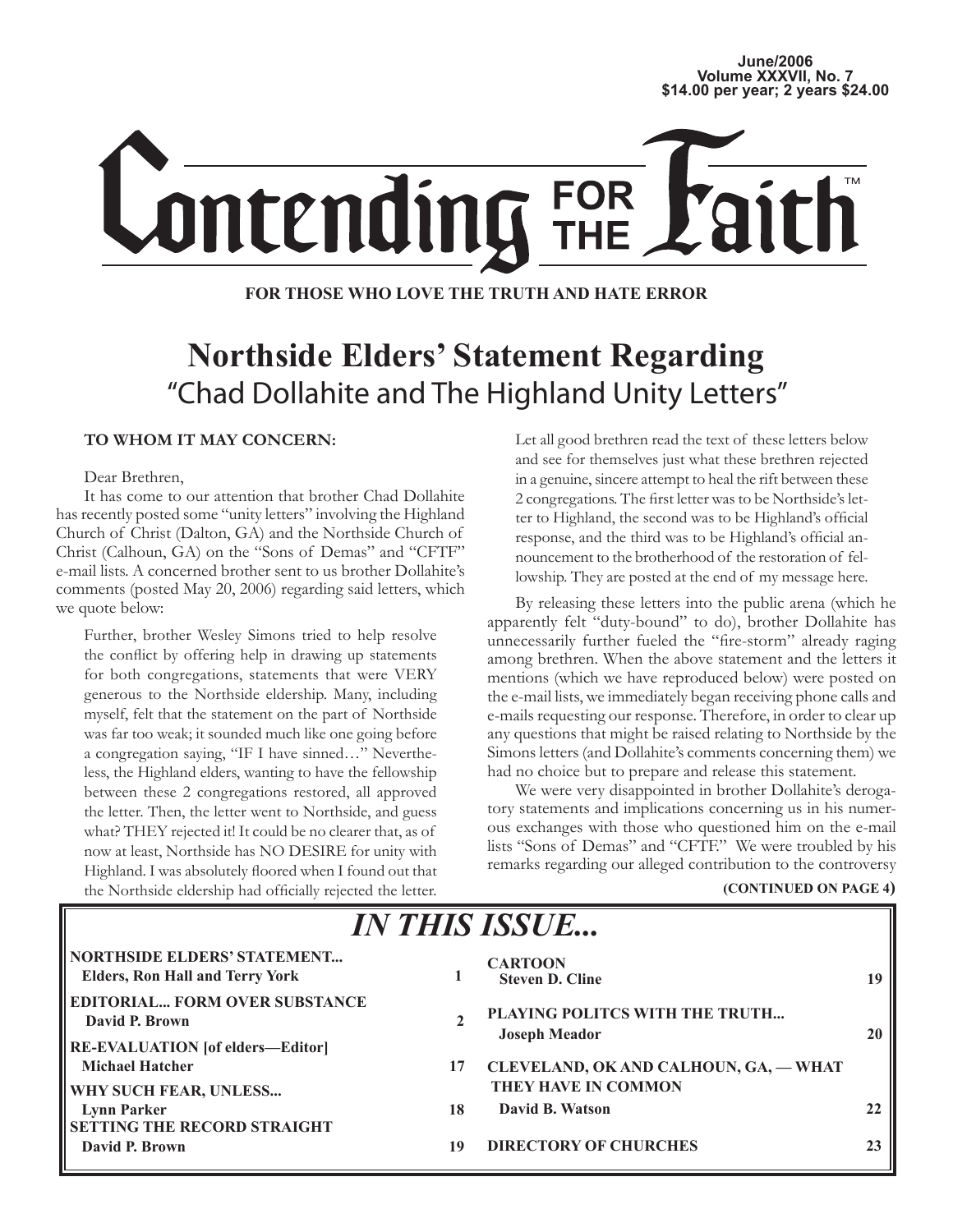

### **David P. Brown, Editor and Publisher jbrow@charter.net**

*COMMUNICATIONS received by CONTENDING FOR THE FAITH and/or its Editors are viewed as intended FOR PUBLICATION unless otherwise stated. Whereas we respect confidential information, so described, everything else sent to us we feel free to publish without further permission being necessary. Anything sent to us NOT for publication, please indicate this clearly when you write. Please address such letters directly to the Editor-in-Chief David P. Brown, P.O. Box 2357, Spring, Texas 77383. Telephone: (281) 350-5516.*

#### **SUBSCRIPTIONS RATES**

*Single Subscriptions: One Year, \$14.00; Two Years, \$24.00. Club Rate: Three One-Year Subscriptions, \$36; Five One-Year Subscriptions, \$58.00. Whole Congregation Rate: Any congregation entering each family of its entire membership with single copies being mailed directly to each home receives a \$3.00 discount off the Single Subscription Rate, i.e., such whole congregation subscriptions are payable in advance at the rate of \$11.00 per year per family address. Foreign Rate: One Year, \$30.*

#### **ADVERTISING POLICY & RATES**

*CONTENDING FOR THE FAITH was begun and continues to exist to defend the gospel (Philippians 1:7,17) and refute error (Jude 3). Therefore, we are interested in advertising only those things that are in harmony with what the Bible authorizes (Colossians 3:17). We will not knowingly advertise anything to the contrary. Hence, we reserve the right to refuse any offer to advertise in this paper.*

*All setups and layouts of advertisements will be done by CONTENDING FOR THE FAITH. A one-time setup and layout fee for each advertisement will be charged if such setup or layout is needful. Setup and layout fees are in addition to the cost of the space purchased for advertisement. No major changes will be made without customer approval.*

*All advertisements must be in our hands no later than two (2) months preceding the publishing of the issue of the journal in which you desire your advertisement to appear. To avoid being charged for the following month, ads must be canceled by the first of the month. We appreciate your understanding of and cooperation with our advertising policy.*

*MAIL ALL SUBSCRIPTIONS, ADVERTISEMENTS AND LETTERS TO THE EDITOR-IN-CHIEF, P. O. Box 2357, Spring, Texas 77383-2357. COST OF SPACE FOR ADS: Back page, \$300.00; full page, \$300.00; half page, \$175.00; quarter page, \$90.00; less than quarter page, \$18.00 per column-inch. CLASSIFIED ADS: \$2.00 per line per month. CHURCH DIREC-TORY ADS: \$30.00 per line per year. SETUP AND LAYOUT FEES: Full page, \$50.00; half page, \$35.00; anything under a half page, \$20.00.*

*CONTENDING FOR THE FAITH is published monthly. P. O. Box 2357, Spring, Texas 77383-2357 Telephone: (281) 350-5516.*

> **Ira Y. Rice, Jr., Founder August 3, 1917-October 10, 2001**

# *Editorial... "FORM OVER SUBSTANCE"*

Country Western singer Blaine Larsen sings a popular country song entitled *I Don't Know What She Said*. The song is about a young man enamored with an Hispanic girl who only speaks Spanish, while the young man only speaks English. When she speaks to the young man he cannot understand a word she says to him, but his infatuation with her is so great he exclaims, **"I don't know what she said, but sure like he way she said it."** The lyrics of Larsen's song set to the right kind of music makes for a hit country song. However, in dealing with the realities of life, the message of the previous quote from Larsen's song all to often describes the way some people deal with the various and diverse events in life. Rather than base their decisions on the *substance* (facts, truth) of a matter, they more times than not base their judgments concerning whether some one or thing is right or wrong on *how* (*form*, *style*, *method*, or *appearance*) it was done, or how a person approached a matter. *Facts and truth are not their first concern.* Such an approach to life has given rise to the following well-used phrase that describes this wrong headed approach in discerning right from wrong; that phrase is *form over substance.* 

At times disgruntled members of the church feel the thrust of the Sword of the Spirit in their hearts (Ephesians 6:17; Hebrews 4:12). Their reaction is to complain about the preacher's harsh, hateful, mean, uncaring, and unloving preaching. When such members are asked if they are upset at the preacher for teaching false doctrine or in some way propagating a falsehood in his sermons, the growling church members reply, "*It's not what he said but how he said it.*" It is not unusual for such complaints to come from persons wherein the *what (facts and truth)* of a sermon are secondary (or further down such a persons' list of what is important in a sermon). They are interested more in *how*  the preacher sounds, looks, and/or acts in his presentation of the same. The real concern of such people is this, *they want preaching that will not convict them of their sins*. Thus, such wretched characters at times attack the *form* and not the *substance* of the sermon (of course this does not mean that the substance of a sermon is never attacked).

Some church members approach problems and seek their solutions with the previously noted mind-set well in place—*form or style over substance.* While some have always approached matters in the church with the previously noted attitude, over this past year we have observed certain brethren (elders and preachers in particular) for the first time (as far as we know) judge things by its *form* rather than by its *substance*.

Although the following example of decision making based on *form over substanc*e is not the only example of brethren acting accordingly, it is one of the more glaring cases where such has been and is being done. It is in the matter of AP's Executive Director, brother Dave Miller's false doctrine on re-evaluation/reaffirmation of elders as Miller taught it, defended it, and practiced by him and the Brown Trail Church of Christ in 1990 that herein concerns us. (In this editorial we will only note the fact that Miller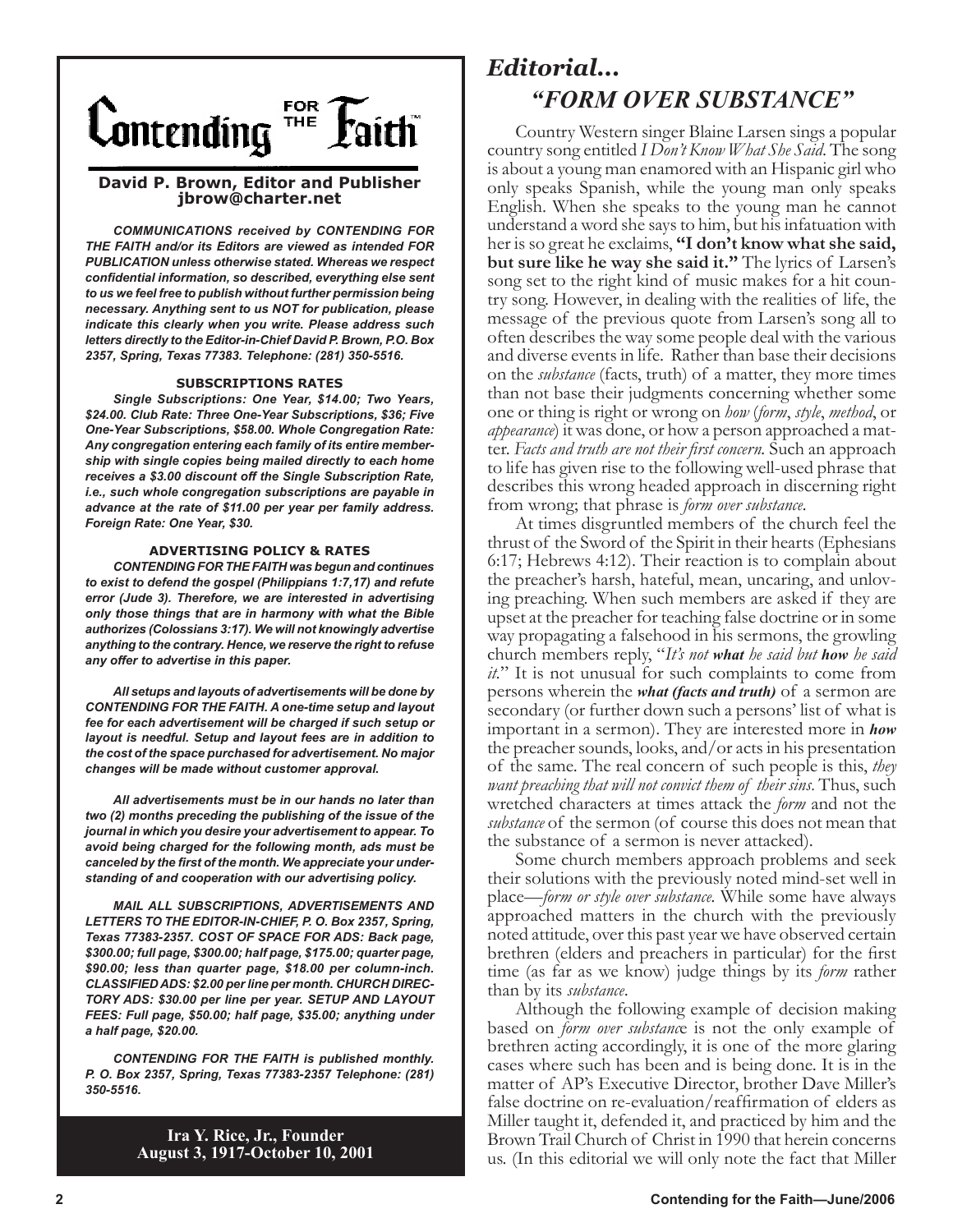believes false doctrine on MDR and that he and other AP speakers appear at liberal churches to present their sermons on apologetics without any effort on their part to correct the sins extant in such churches. Suffice it to say in noting Miller's other errors that some brethren are also attempting to deal with these errors in the same way they are approaching his R/R false doctrine—accepting *form over substance*.)

Jesus plainly told us to **"Judge not according to the appearance, but judge righteous judgment**" (John 7:24; Psalms 119:172). Discerning matters by judging righteously simply means to make one's decisions solely on the basis of the truth pertaining thereto as it is applied to the relevant facts in whatever case is under investigation. Furthermore, the inspired apostle Paul obligated all of us to **"Prove all things, hold fast that which is good"** (I Thessalonians 5:21). Also, in those Scriptures "**written afore time for our learning**" (Romans 15:4), Moses gave instructions regarding carrying out an investigation, which investigation is to determine the truth or falsity of a matter. Moses wrote:

**Then shalt thou inquire, and make search, and ask diligently; and, behold, if it be truth, and the thing certain, that such abomination is wrought among you; Thou shalt surely smite the inhabitants of that city with the edge of the sword, destroying it utterly, and all that is therein, and the cattle thereof,**  with the edge of the sword *(Deuteronomy 13:14, 15)*.

For emphasis sake we will enumerate Moses directions found in verse 14 regarding investigating charges, that if proven, would mean the death penalty for all described in verse 15. Moses instructed the Israelites to: 1) **inquire**, 2) **make search**; 3) **ask diligently**; 4) if it be **true;** 5) and the thing **certain**—only then should one be judged guilty and executed (13:6, 15; 17:6). Add to these directions Deuteronomy 17:6; Numbers 35:30, and Matthew 18:16 and who is it that can come up with a better and more thorough approach for investigating a case? However, in matters pertaining not only to Dave Miller, but TGJ Board, AP, GBN, Stan Crowley, the Schertz, Texas elders, Barry Grider, the Forest Hills elders, MSOP, the SW elders, Rick Brumback, Joseph Meador, SWSBS, Tom Bright, the Philips St. elders, and OABS, we are considered wicked and vile if we seek to follow the inspired instructions previously noted in investigating anything and refuse to be content with *form over substance*.

While we may have missed some, over the last year, MSOP, led by Curtis Cates, has taken different contradictory positions regarding Dave Miller's R/R doctrine. Some of these positions are: **1)** *It did not happen and we preach against it.* **2)** *Something happened, but it was not R/R of elders.* **3)**  *Brown Trail elders and Dave Miller had to do it or they would lose the congregation and preacher school.* **3a)** *They had to do it because the eldership was in a stalemate.* **3b**) *They had to do it because of the bad situation they were in*. **4)** *They did it, but it is not worth splitting the church over.*

MSOP declares that they do not teach any false doctrine, but what about the aforenoted positions they have taken—**all of them within the last 12 months**? WHAT DO THEY TEACH THEIR STUDENTS ABOUT SAID

ISSUE? It is obvious that they do not consider the R/R of elders as taught, believed, and practiced by Miller and the Brown Trail Church of Christ in 1990 to be fatal error. If they do believe said error to be fatal, then why did Keith Mosher make the statement of the previously listed point # 4? We may, therefore, conclude that if MSOP students and graduates go throughout the brotherhood teaching and practising R/R, MSOP will not be disturbed by such teaching at all. Passively MSOP is saying to its students, graduates, and the church, *"You can believe, teach, and practice what Dave Miller, et al. believed, taught, and practiced in 1990 and, while some of us may preach against said doctrine, we will remain in fellowship with you, defend, and support you just as we have Dave Miller and AP ."* The previous comments truthfully apply to BTSOP, SWSBS, OABS, GBN, World Video Bible School, *Spiritual Sword*, *T"N"GJ.* The same remarks also apply to the Schertz, Texas' preacher Stan Crowley's false doctrine on MDR. (*It would be interesting to hear arguments presented to show the difference in why we were Scripturally obligated to oppose James D. Bales' false doctrine on MDR, but we are not equally obligated to oppose Stan Crowley's false doctrine on the same issue*.)

In their fellowship of each other the previously listed institutions indicate their approval of the aforesaid false teachers and their errors. No doubt Mac Deaver, Buster Dobbs, John Waddey, and no telling who else are waiting in the wings to see if the *balance umbrella* is broad enough for them to get under it with all the other balanced brethren who are already benefitng from its "unity in diversity" in obligatory matters shade.

Also, are said brethren in or out of fellowship with the North Side congregation, Calhoun, Georgia? Or, are they in or out of fellowship with Highland Church of Christ, Dalton, Georgia? All of said brethren support GBN and it is overseen by the Highland Church of Christ elders, Dalton, Georgia. However, the Highland congregation withdrew fellowship from the North Side congregation's elders, but **not** the North Side preacher, **nor** the North Side congregation. Where the Highland congregation got the idea that such a withdrawal of fellowship is authorized by the New Testament, I do not know, but just keep in mind these are the fellows that are overseeing all that is involved in the Gospel Broadcasting Network. (*Please see the North Side elders' statement about said matters in this issue of CFTF*). As the North Side elders stated, brethren cannot be faithful to God and remain in fellowship with both churches. To fellowship one of these congregations is to be out of fellowship with the other congregation. *How are the brethren who are connected with these schools going to answer students who ask them with which congregation MSOP, BTSOP, SWSBS, and OABS are in fellowship? Or, will they continue to take the position in answering such a question that these errors should not cause a cessation of fellowship between those that believe them and those that do not believe them? These brethren may not realize it, but in the name of balance, they are in the process of boarding Rubel Shelly's "unity in diversity" train—even if it is the caboose.*

### **—David P. Brown, Editor**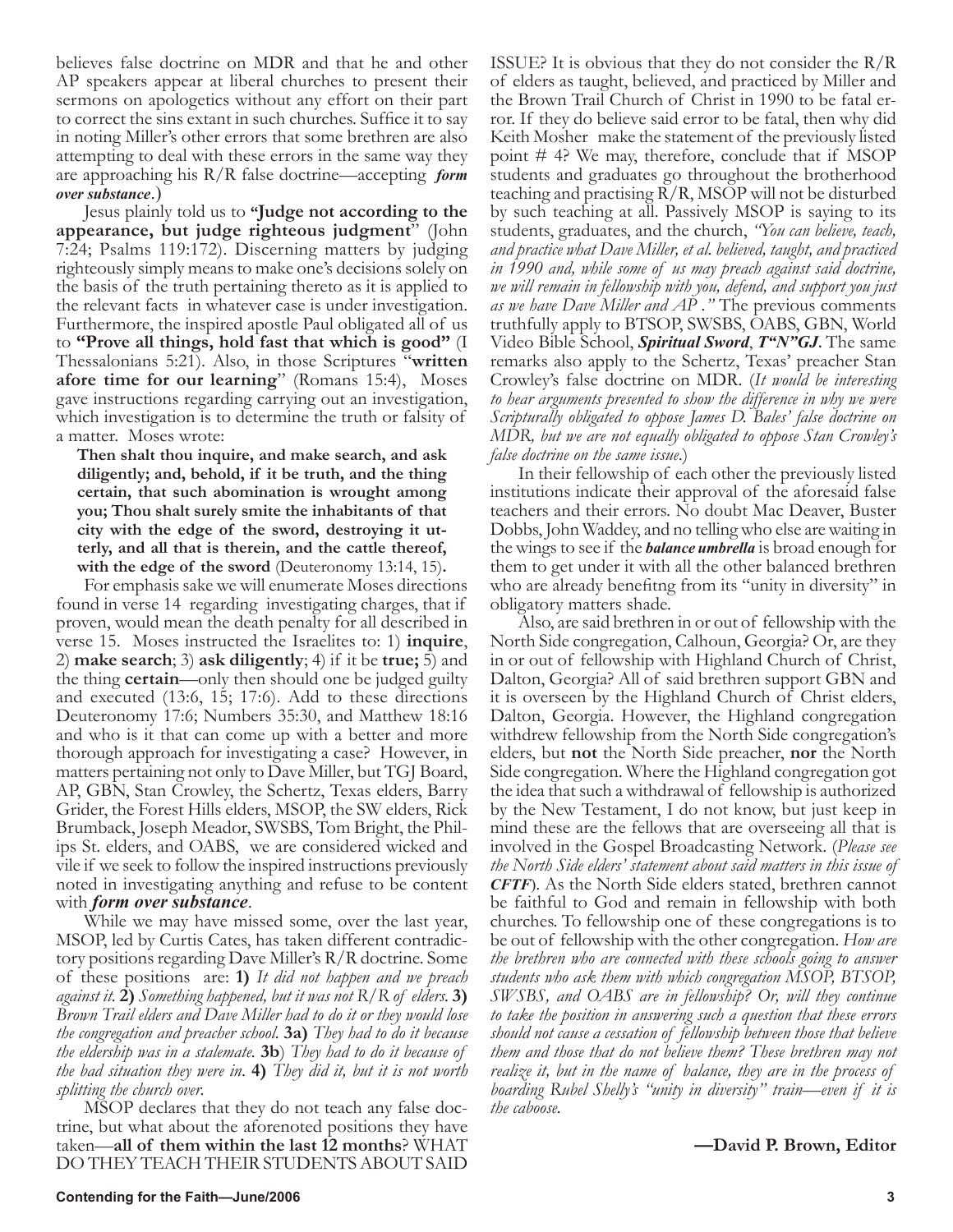### **(N. S. ELDER'S STATEMENT... Continued From Page 1)**

between us and the Highland elders/GBN and the subsequent division between us. Brother Dollahite did not contact us (prior to releasing these letters to the public) to verify any of the prejudiced statements, allegations, and innuendos he wrote about us. We were "absolutely floored" when we read his derogatory remarks about our motive for rejecting those letters. To say that we have "NO DESIRE" for unity with Highland was a blatant, unfounded, and irresponsible attack against our Christian character. We have always desired unity, but never at the price of compromise. We have never opposed any good/Scriptural work. The Northside Congregation and her elders have once again been falsely accused of wrong doings by one who should know (and easily could have known) better. It seems that many brethren nowadays base their conclusions and decisions about certain situations on simple hearsay without one shred of evidence, while refusing to consider ample evidence that is readily available. We are therefore made to wonder if this response will have any bearing on the thinking of such brethren, but we feel compelled to make it nonetheless.

We want those who read this statement to know that, in spite of his words and actions regarding this situation, we still love brother Dollahite and wish only the best for him and his good family. We have no ill will toward him or any others. We just hope and pray that he and others will open their hearts to the evidence and stop their campaign to divide the body of Christ by endorsing and defending a false teacher. We intend to demonstrate that the evidence, in light of the Scriptures, proves that the Highland elders caused the division between the Highland and Northside Congregations by embracing a "marked" false teacher. We pray that our comments in this statement will help those who are sincerely seeking answers concerning this new controversy brother Dollahite has created with his e-mail assault against the Northside Congregation and her elders. In fact, his assault was against all faithful brethren who have bravely stood against the current compromise taking place in the Lord's church. We will now do our very best to "give an answer" in harmony with Scripture for our decision in these matters (I Peter 3:15).

We received by e-mail copies of the proposed "unity letters" from brother Wesley Simons on April 12, 2006. We want it clearly understood by everyone who reads these "unity letters" that the words—and ideas—attributed to us in them **are not ours**. We had absolutely nothing to do with this "unity" proposal. It is our understanding that brother Simons wrote those letters with the objective of providing some sort of resolution to the **unscriptural** withdrawal of fellowship which the elders of the Highland Church of Christ (Dalton, GA) enacted against the elders of the Northside Church of Christ (Calhoun, GA) on October 30, 2005.

The unscriptural actions of the Highland elders have made it Scripturally impossible for brethren to have fellowship with both congregations (including GBN, which Highland oversees). As earlier indicated, the evidence will show that Highland's withdrawal was the result of our objection to and exposure of their endorsement of and fellowship with a false teacher, Dave Miller. Highland's withdrawal was imposed upon the Northside elders **alone** and not upon our preacher or members (**who are fully in agreement with our stand against their fellowship of AP/Dave Miller**)**.** Highland's withdrawal of fellowship has forced brethren to make **one** of the following decisions:

1. Support, endorse, and fellowship Highland/GBN (who are in fellowship with a false teacher, Dave Miller) and withdraw fellowship from the Northside Church of Christ for standing in opposition to such (2 John 9–11).

2. Extend fellowship to Northside (who refuses to endorse and fellowship a false teacher, Dave Miller) and refuse to support, endorse, and fellowship the Highland Church of Christ and GBN (Rom. 16:17; Eph 5:11).

Those who try to have it both ways (fellowshipping both Highland/GBN and Northside) are in violation of God's law on fellowship. They cannot have it both ways. God's law teaches us to withdraw fellowship from false teachers and from all those who bid them "Godspeed" (II John 9–11; Romans 16:17; Ephesians 5:11). By their unscriptural actions, the Highland elders have forced this decision upon every Christian who desires to be faithful to God and His Word. For additional Scriptural insight on this issue, we encourage all who read this statement to read also brother Gary Summers's article, "Fellowship and GBN," in the April 2006 issue of *Contending for the Faith*.

Because of the predicament the Highland elders have created, brother Simons proposed the following "unity letters" to resolve this dilemma:

Letter #1—From the Northside elders to the Highland elders:

To the Highland elders,

Brethren, we would like to say that we did not mean to cause any division or problems in releasing the correspondence between the two congregations. We felt that some people were confused because they were hearing conflicting stories. We thought that the best way to solve this problem was to let each congregation speak for its self. It was our view that the writings of each congregation did that.

However, since you say this caused division and trouble, we would like to say we are sorry for that. We certainly were not trying to do that.

We love you as brethren. We pray that Bib- lical unity can be enjoyed by the two congregations. We plan to do our part in this effort.

Elders of the Northside church of Christ

### **Letter #2—From the Highland elders to the Northside elders:**

To the elders at Northside,

We have received your statement and accept it. We also want Biblical unity. We know that some thought that we withdrew fellowship too quickly. We want you to know that we, too, are sorry if you felt by our withdrawal that we were trying to abuse or mistreat the Northside elders. This was not our aim or goal.

We rejoice because this problem has been solved.

Thank you for helping to resolve this problem. We hope that we can move forward to the glory of God.

Elders of the Highland church of Christ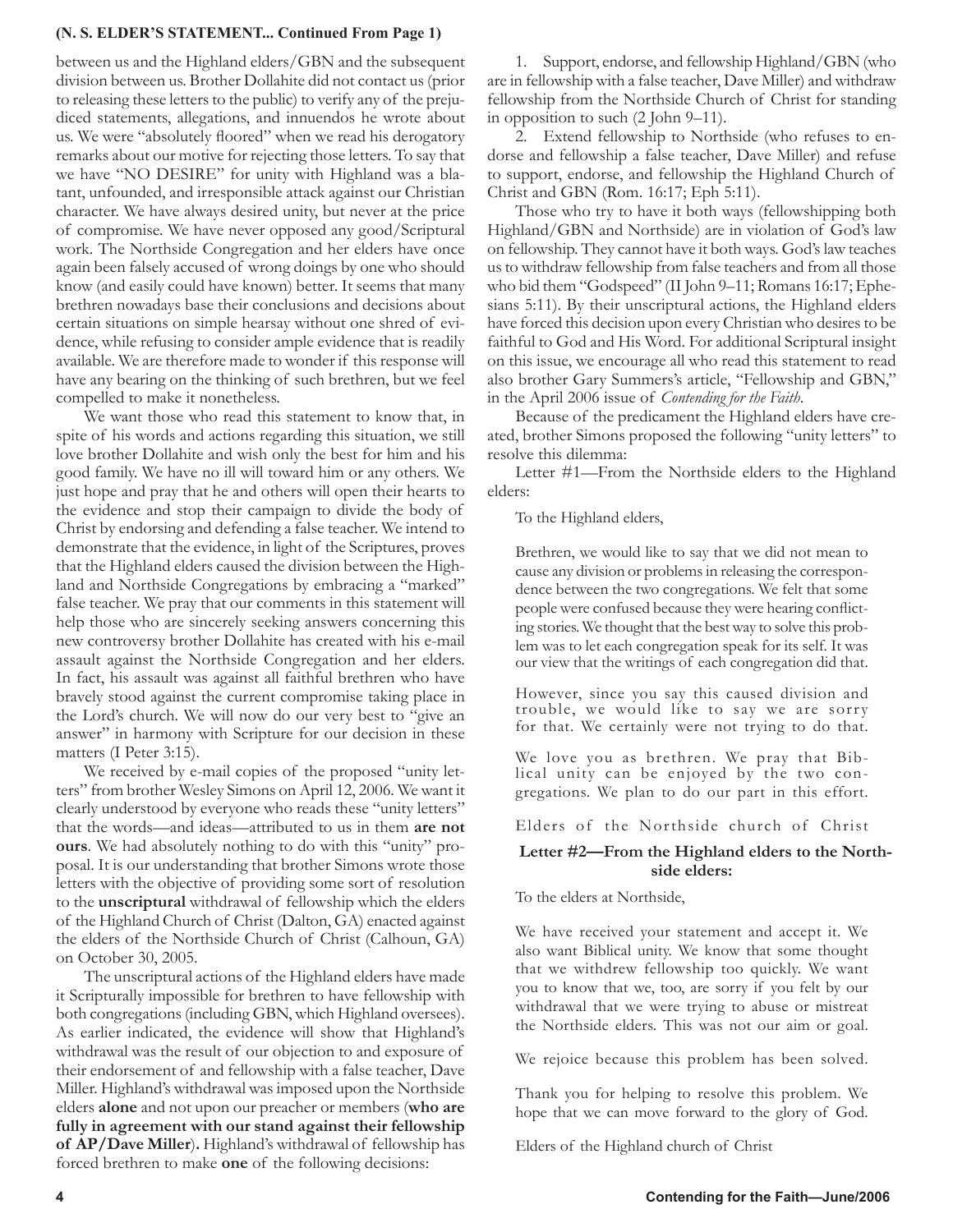### **Letter #3—From the Highland elders to the brotherhood:**

Dear brethren,

We are writing to inform you that fellowship between the Northside elders and Highland elders has been restored. We ask that you extend full fellowship to both the Northside elders and the congregation. We are thrilled that this problem has been resolved.

Please, send this information far and wide so that all will know that we are in fellowship with the Northside elders. Please support them in any and every way you possibly can. We love and respect them very much.

The Highland elders

## **Our Comments on the Unity Letters**

First we would like to draw your attention to some of the issues we had with these "unity letters."

Letter #1 clearly has us suggesting that **we** (i.e., the Northside elders) are guilty of division and of causing the trouble that exists between us and Highland by the following words (composed "**for** us, but, not **by** us") addressed to Highland:

Brethren, we would like to say that we did not mean to cause any division…. However, since you say this caused division and trouble, we would like to say we are sorry for that.

Are we sorry that division and trouble have occurred between a sister congregation and us? Absolutely. Jesus wept over Jerusalem's rejection of Him, but His sorrow did not imply that He was the cause of that rejection (Luke 19:41). We regret the division and trouble among brethren the anti movement caused about fifty years ago, but that does not mean that we caused it. Likewise, regretting that division and problems have occurred between Northside and Highland says nothing concerning who is to blame for the division and trouble. Yet, the letter is so worded that any **regret** on our part that any division has occurred appears to be an admission that we caused the division. **Highland is the guilty party** in this sad situation, and the evidence we will provide later in this statement will prove that to be the case.

### **Letter #2 implicitly endorsed Highland's withdrawal by the following words in "their" letter addressed to us:**

We know that some thought that we withdrew fellowship too quickly.

This statement clearly implies that the only problem with their unscriptural withdrawal was a judgment call on Highland's "timing." Not one eldership or congregation we have spoken to honors Highland's unscriptural withdrawal, and yet, amazingly, this statement suggests that Highland's only mistake was the "timing" of the withdrawal rather than the withdrawal itself.

**Letter #3 implies that withdrawing from the Northside elders only (i.e., rather than from the entire congregation) was Scriptural:** 

…[W]e ask you to extend full fellowship

### to the Northside elders and congregation.

The foregoing statement also overlooks the fact that brother Simons and the Highland elders (since they approved his wording) very specifically **excluded** the Northside Congregation and preacher from the withdrawal, aiming it **only** at her elders. That being the case, why would they now ask brethren to "extend full fellowship" to the congregation from which it had never been withdrawn?

The three letters are characterized by a significant and glaring omission. The current division between brethren generally considered "sound" that has swept the brotherhood because of the widespread acceptance and defense of Dave Miller—a marked false teacher—is unparalleled as far as we can determine. Although Highland's leadership in accepting and defending brother Miller is at the very heart of the issue between us and them, **there is no mention (not even a hint) of this central issue in any of those three letters—not a single word**. The Highland elders have endorsed and defended Miller's teaching on elder R/R and marriage intent, and they have even defended his going to the apostate Calhoun Church of Christ and bidding them Godspeed, suggesting that we may have been a little "too sensitive" about his behavior in this regard (see "Letter Exchange Packet," item #11, page #84).

If the Highland elders sincerely desire to resolve, in a Scriptural manner, the problem they have created for themselves and for the whole brotherhood, they would need to write only **one** letter (not two as brother Simons has proposed for them). It would need to be addressed and sent to the brotherhood in the same manner that they distributed their withdrawal announcement letter of November 17, 2005. (We got our copy by regular mail from them just like everyone else did.) It is not our intent to put words into the mouths of the Highland elders (or of anyone else) on how best to handle this situation, but we do believe the following letter would Scripturally resolve their sin problem:

Dear brethren:

We, the elders of the Highland Church of Christ in Dalton, Georgia, do hereby acknowledge the following:

(1) The Scriptural validity of the claims of the elders of the Northside Church of Christ in Calhoun, Georgia, that Dave Miller is a false teacher and therefore, their obligation to object to any and all who would ignore brother Miller's doctrines and extend fellowship to him.

(2) That the methods by which the Northside elders handled this matter were Scriptural.

(3) That we had no Scriptural authority to withdraw from the elders of the Northside Church of Christ.

(4) That, even had there been Scriptural grounds for our withdrawal from any of the Northside brethren, our withdrawal action was unscripturally selective and ignored 2 John 9–11 in taking said action **only** against the Northside elders. Had this withdrawal been valid, it should have extended to the entire Northside Congregation and to all who supported the Northside elders in regard to this matter.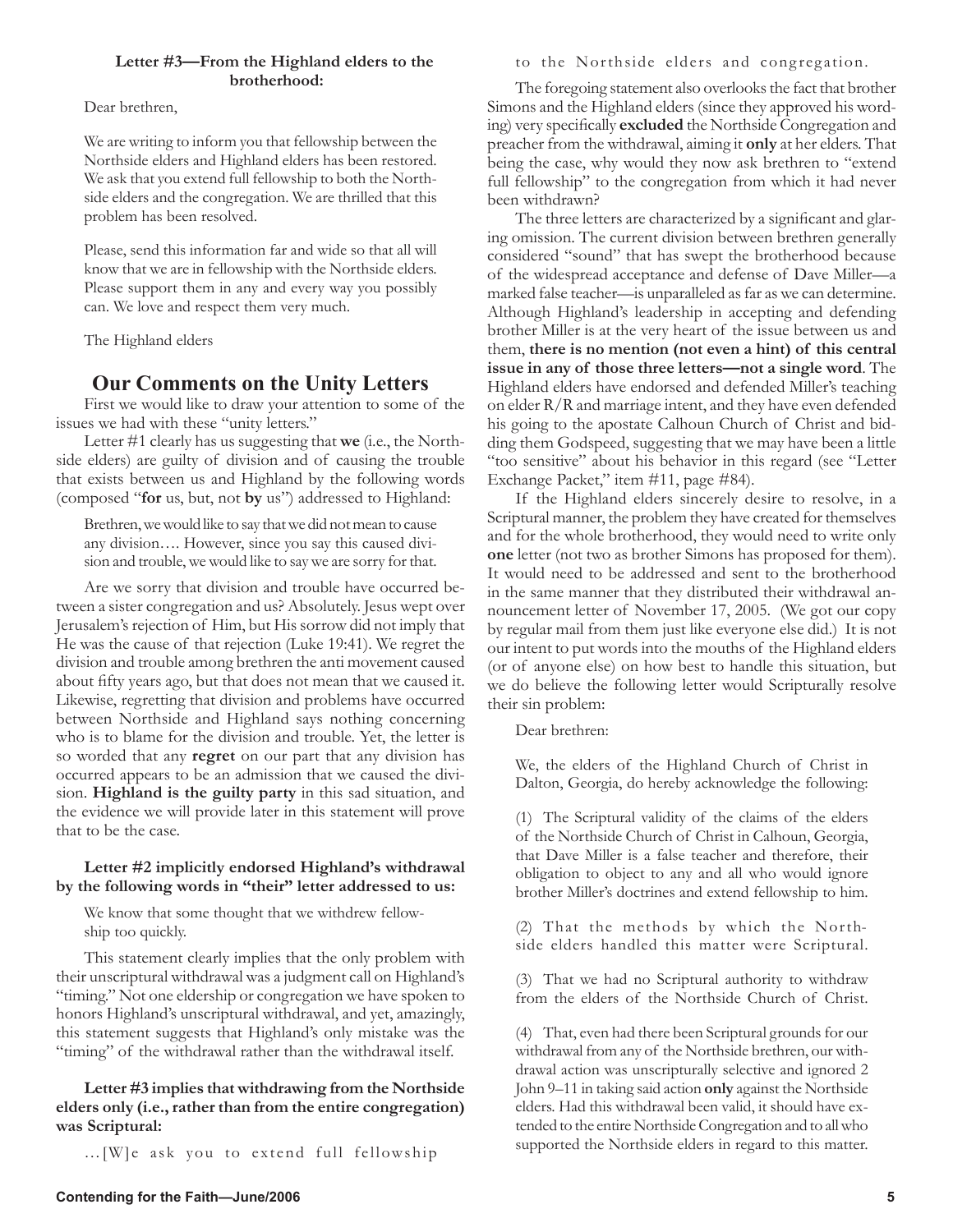We, the elders of the Highland Church of Christ, hereby repent of these unscriptural acts and ask for the forgiveness of our brethren at Northside and all others who have been harmed by our actions. Our desire is to have unity based upon the Truth, and we beg your forgiveness.

In Christian love,

Elders, Highland Church of Christ, Dalton, GA

We believe the above statements (if sincere) would bring about true unity and peace between sister congregations and would be a good beginning point for restoring peace within our great brotherhood. Any attempt, however, to "smooth" over or "wink" at this problem with yet another compromise will only increase the division that already exists.

In one of brother Dollahite's e-mails we were disappointed to read his implication that we had a knowing and active part in the compromise represented by the Simons letters. Compromise—when it involves the doctrine of Christ—never results in Biblical unity. Please note what brother Dollahite wrote on May 21, 2006:

I spoke to Wesley Simons today, and I realized that Wesley is being misrepresented. Some of this may very well be intentional, but I am the one who did not clarify the matter, so I want to be sure I make myself clearer regarding the letters that Northside refused. Wesley had been in contact with both Highland AND Northside, and BOTH sides agreed that they would address the break in fellowship that resulted from the withdrawal FIRST, and THEN they would worry about the other issues and work on them. If you want to call it a "compromise," that is your choice, but consistency demands that if Wesley compromised in the part he played with regard to those letters, then so did Northside.

In response to the statement above we have quoted below the first paragraph of the letter we sent brother Simons on April 28, 2006, which refutes brother Dollahite's erroneous implication about our part in these compromising "unity letters." We are made to wonder who is misrepresenting brother Simons as brother Dollahite is accusing in the foregoing quotation, since we did not make brother Simons's proposal public. But it is clear that someone is misrepresenting us in this matter. Please note our response to brother Simons regarding his proposed "unity letters":

Dear brother Simons,

We have carefully considered your proposal to restore fellowship between two sister congregations and have come to the following conclusions and decision. First, we want to remind you of a conference call you made to us a couple of months ago to ask if we would consider a letter from the Highland elders in an effort to correct/rescind the unscriptural withdrawal they had imposed upon us. We agreed to entertain **ANY** written communication from Highland that would bring about a Scriptural resolution. We clearly and repeatedly said **we would not agree** to nor participate in a letter exchange that sought a **COMPROMISE**. Unfortunately

we never received such a letter from Highland.

Notice again what brother Dollahite said in the last part of his statement above:

If you want to call it a "compromise," that is your choice, but consistency demands that if Wesley compromised in the part he played with regard to those letters, then so did Northside.

First, he erroneously implies that we somehow gave brother Simons our "blessing" to write those "unity letters." Then, based on this totally flawed premise, he says that we thereby became partakers in any compromise that may have been involved in the wording of the letters. Finally, he really gets irrational, apparently arguing that if both parties (Simons and Northside elders) took part in the "compromise" (per his claim), this somehow excuses the compromise.

We also need to respond to another assertion from brother Dollahite, as quoted above:

Wesley had been in contact with both Highland AND Northside, and BOTH sides agreed that they would address the break in fellowship that resulted from the withdrawal FIRST, and THEN they would worry about the other issues and work on them.

First, brother Dollahite based his statement on false information from some source(s), for **we never agreed to any such thing**. Second, if the idea/goal of brother Simons and Highland/GBN was to (1) get us to apologize for something we didn't do or cause and (2) allow Highland/GBN to **almost** apologize for the withdrawal—with no hint of the fundamental cause of the withdrawal (fellowship with a false teacher), then we are made to wonder if these brethren believe "the end justifies the means." We believe such an attempted compromise implies no less.

Brother Dollahite further wrote:

From reading those letters, it is not difficult for any reasonable person to know why Northside would not want a copy of them to get out…and that reason has nothing to do with intensifying the division. Those letters show just how far Northside is willing to go to remain divided from their brethren.

We were sorely disappointed that he has thus impugned our motives for not releasing those "unity letters" ourselves (or even wanting them released, as he claims) before now. He may judge our motives if he chooses, but we know what they were and are. We realized from the time we first learned the content of those letters that they had the potential of causing many additional and unnecessary problems among brethren, **especially for those who orchestrated them**. Therefore, we decided not to release them for the good of all involved. If released, we anticipated (correctly, as brother Dollahite has proved) that some would "SPIN" this "unity" proposal and our rejection of it, implying that we and other faithful brethren are "meanspirited," "unforgiving," and disinterested in **any** efforts by the Highland elders or others to resolve this controversy. Now that these letters have been made public (by an employee of Highland/GBN, no less—brother Dollahite), we had no choice but to prepare and release this statement to set forth the truth about our role in these events. All this seems so unnecessary to us, and we regret that the circulation of the "unity letters"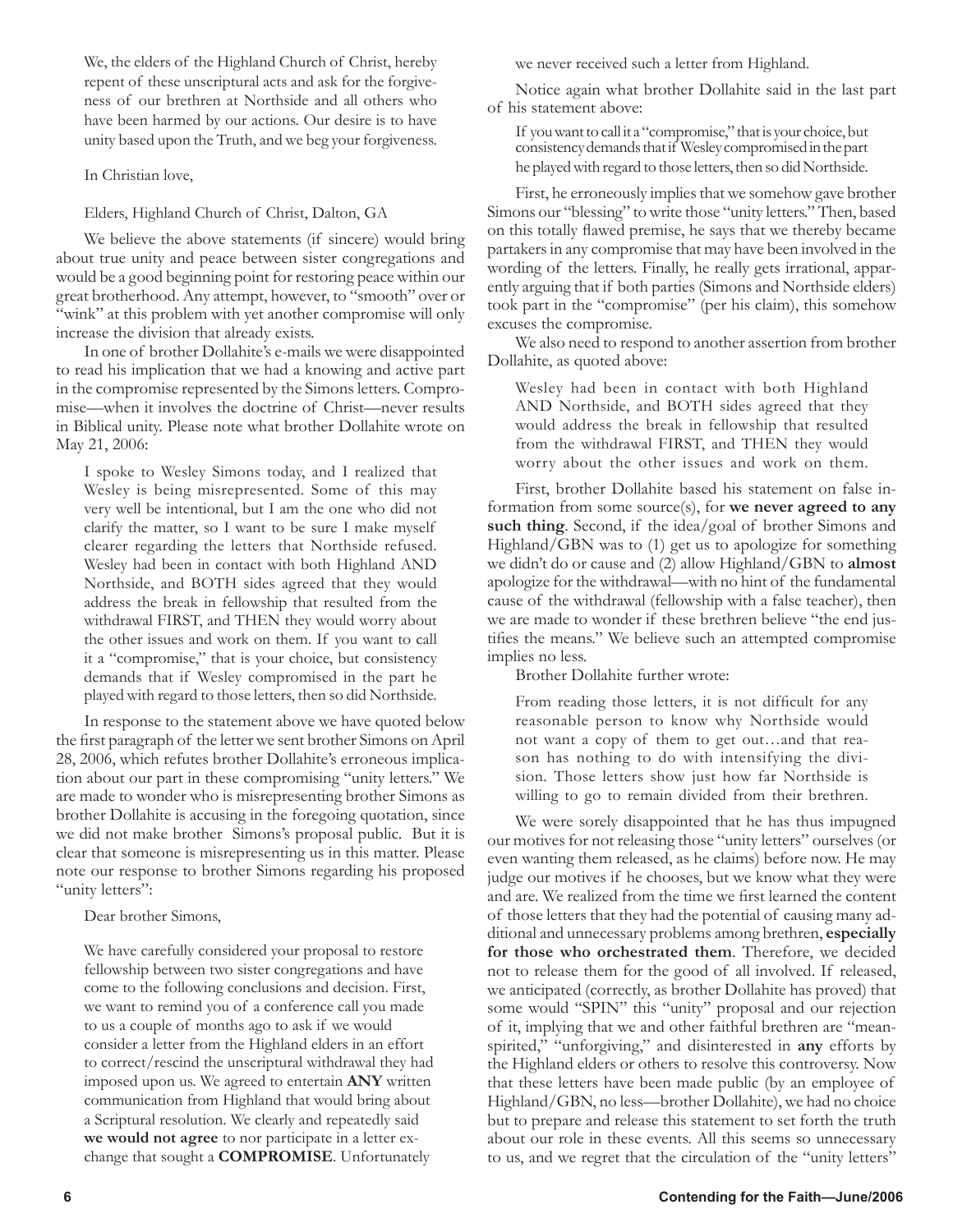has added yet another element to this controversy—which we are forced to address. However, the evidence we provide will prove that our rejection of those proposed "unity letters" was the only Scriptural position that we or any other faithful eldership could take in this matter.

## **Why We Could Not Apologize for Causing Division and Trouble**

Before making our decision regarding this proposal, we devoted several days to prayer and examination of Scripture. We spent a considerable amount of time going back over all the evidence, discussing our meetings, letters, phone calls, and other communications which led up to this controversy. We reviewed our initial correspondence with the Highland elders about the dangers of using Dave Miller in their GBN program. The first discussion we had with them concerning this was in September 2004. We were convinced we had given them ample evidence and time to seriously consider the controversy surrounding brother Miller, hoping this documentation would cause them to avoid their involvement with him for the good of the Highland congregation and GBN. But, in spite of all the evidence we provided them and that was available from other sources, they rejected the evidence and went ahead and endorsed and fellowshipped Dave Miller, a marked false teacher, in violation of 2 John 9–11. We also considered all the communications we have had with brother Wesley Simons since August 2005 regarding these matters before coming to our final decision. We approached this matter with the purest of motives and with no hidden or unrighteous agendas.

Our review of the evidence, which led up to Highland's unscriptural withdrawal, seems to point to one decision we made relating to our 2005 lectureship. **The evidence showed:** 

1. The Highland elders/GBN made a deliberate decision to endorse Apologetics Press, when, in late May 2005 (after the near collapse of AP because of the Bert Thompson scandal), Barry Gilreath, Sr., and Jim Dearman (along with 58 others) gave permission for their names to appear on the infamous AP "Statement of Support."

2. Highland/GBN decided to continue their support for AP, even after Dave Miller, a documented and marked false teacher, was appointed as AP's new Executive Director, thus forcing them to endorse, defend, and fellowship brother Miller.

3. They were planning to use Miller in their GBN program.

4. Highland/GBN indicated that they agree with and they defended Dave Miller's false doctrines regarding Elder R/R and MDR.

5. Barry Gilreath, Jr. (preacher and elder of the Highland Church), completely agreed with the Highland/GBN decisions to support AP/Miller.

Once we clearly understood those facts, we had no choice but to withdraw our invitation to Barry Gilreath, Jr., to speak on our September 2005 lectureship. Ironically, our lectureship theme dealt with "church discipline" and how we should treat those who have been marked and from whom fellowship has been withdrawn. That one decision—to withdraw brother Gilreath's invitation—was the turning point in our relationship with the Highland elders.

After we withdrew brother Gilreath's invitation we began to

receive questions from interested brethren about our decision. In order for the Highland elders to defend their now-exposed relationship with a marked false teacher (Dave Miller), they began to "SPIN" the evidence which we had in support of our decision (and most of which the Highland elders themselves had provided in their letter exchanges with us). The Highland elders then mounted an effort to destroy the credibility and good reputation of the Northside congregation and her elders in an attempt to offset their "SPIN" on this evidence should we release it. Their efforts began to create suspicion in the minds of some that we may have had an "agenda" or ungodly motives for disagreeing with them on the AP/Miller issue and for subsequently canceling Barry Gilreath, Jr.'s lectureship invitation.

They falsely accused us of trying to divide the Highland Church and to destroy GBN. They accused us of being divisive and sowing discord, which was based only on hearsay and without providing any evidence of same. They promoted this misinformation by repeating it to their supporters and to a larger circle of brethren. The Highland/GBN hearsay was also repeated by other otherwise "faithful" brethren, however sincere their motives may have been, further damaging the credibility of the Northside Congregation and her elders.

In order to dispel these rumors, we decided we must release our most recent (up to late September 2005) letter exchange with the Highland elders, dealing with the AP/Miller issue, which included the basis for our decision to withdraw brother Gilreath's invitation to speak on our lectureship. We provided this information to those who began to question us about the controversy Highland was now creating by questioning our motives. This information began to get the attention of other faithful brethren who were now concerned about the direction of the Highland elders and GBN because of their involvement with Miller/AP. The release of the letter exchanges also got the attention of the Highland elders, who asked for a meeting with us (October 4, 2005), in which they threatened to withdraw fellowship from us for handing out the letter packets. They had prepared a list of imagined grievances against us which they formally read at the beginning of our meeting. They threatened to publish these if we did not repent. We have posted below those charges from their October 4 statement:

### **Letter Exchange Packet–** Excerpt from October 4<sup>th</sup> statement of **Highland elders, page 82**

The Bible says to mark those who cause divisions and offenses contrary to the doctrine you have received. **How ironic, that in your campaign to mark others, you have yourself become a victim of your own unbridled pursuits.** You have sown discord, promoted gossip, and caused an unnecessary breach in the unity of God's people. The campaign that you are pursuing is neither righteous nor noble. Your words and actions betray you. We therefore, call upon the Northside elders, Ron Hall, Terry York, and Bobbie [*sic*] Hall, to repent, not of your views for they are yours. But we call upon you to repent of the misguided zeal, hurtful actions and words that have been contrary to healing and unity in the body of Christ (emph. added).

In the statement above please note:

### **Contending for the Faith—June/2006 7**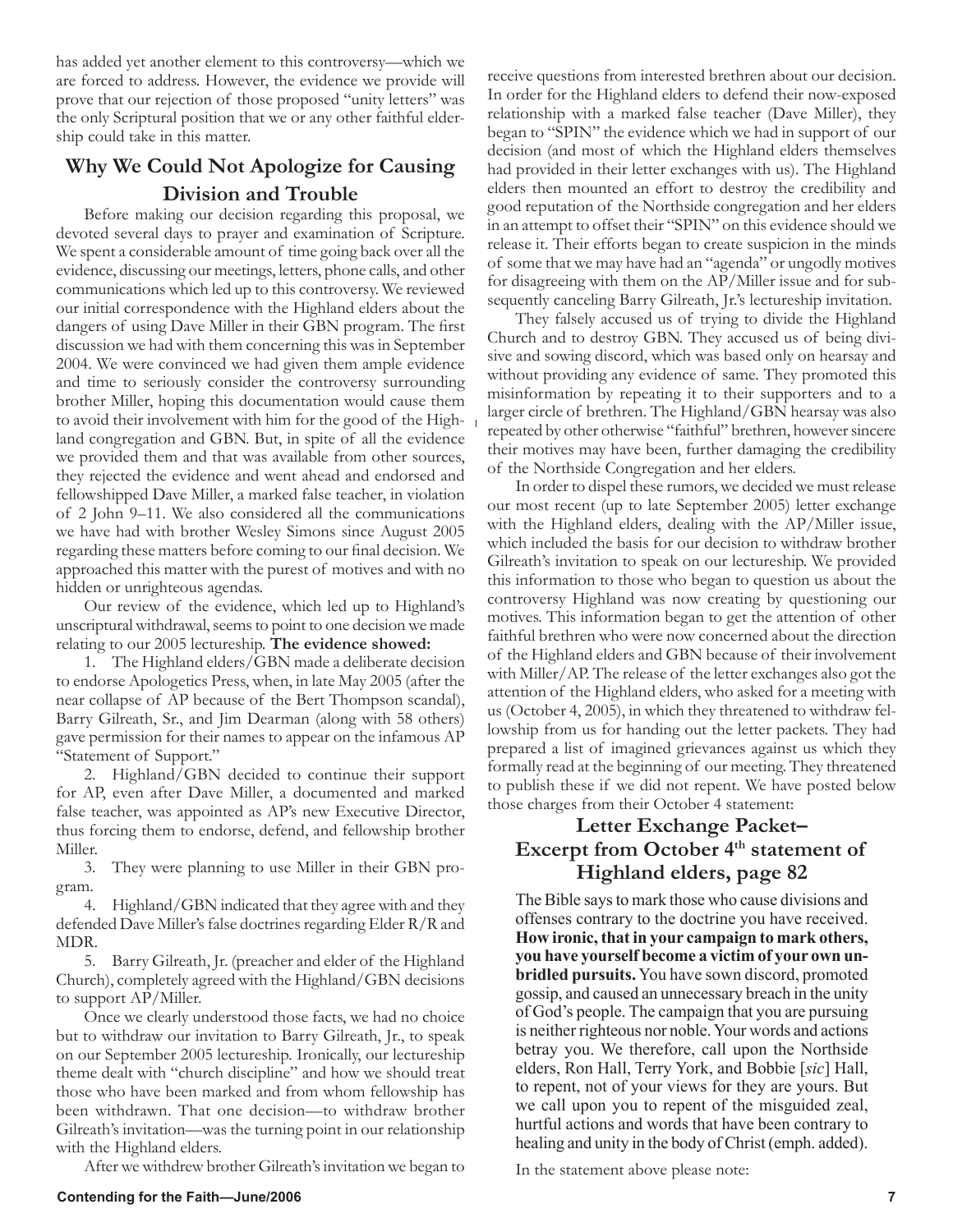How ironic, that in your campaign to mark others, you have yourself become a victim of your own unbridled pursuit.

We do not have and never had a "campaign" to "mark" anyone. Nor are we "out of control" as the Highland elders implied. If marking the apostate Calhoun Church of Christ in 1999 and later Dave Miller for bidding that church "Godspeed" is what they have in mind when they refer to "your campaign to mark others*,"* then it should be evident how misleading the Highland elders had become in their effort to discredit the Northside Congregation and her elders. Also, if our marking the Calhoun congregation and then Dave Miller constitutes a "campaign to mark others," then does not Highland's marking of the Central Church (Dalton, GA) and then of us likewise constitute a "campaign to mark others"? Brethren should consider their own histories before making such wild accusations.

If the Highland elders are referring to our withdrawal of brother Gilreath's invitation to speak on our 2005 lectureship as part of our "campaign" to "mark others," then this also shows how erroneous they had become in their thinking at this point. We did not withdraw **fellowship** from the Highland Church or from Barry Gilreath, Jr., when we decided to "uninvite" him to speak on our lectureship. At this point, Highland brought brother B. J. Clarke into the controversy. They accused us of being inconsistent for not canceling his invitation to our lectureship since he had appeared with Dave Miller on various lectureships. (We explained our rationale for not canceling brother Clarke in our letter exchange [Letter Exchange Packet, Item 8, pages 34–40]). Because they had involved brother Clarke, we decided to meet with him during our lectureship to explain our decision to withdraw brother Gilreath's invitation. In our meeting with brother Clarke, we told him that brother Gilreath had considered our withdrawal of his invitation as a "withdrawal of fellowship" (Letter Exchange Packet, Item 6, page 23). Brother Clarke told us that he did not consider what we had done to be a withdrawal of fellowship. He also said as much in his sermon during the lectureship, the theme of which was "church discipline" (an audio tape of which is available). We gave brother Clarke a copy of the letter exchange we had with the Highland elders, which provided him ample evidence supporting our decision to cancel brother Gilreath's invitation.

In the first case (i.e., the apostate Calhoun Congregation and Dave Miller for bidding them Godspeed), we most certainly marked and withdrew from them, which action the Scriptures not only justified, but demanded (Romans 16:17–18). In the second case (i.e., uninviting brother Gilreath as a lectureship speaker), no withdrawal of fellowship or marking of anyone took place. We know of no other actions on our part to which they might remotely be referring in asserting that we were/are on some sort of "campaign to mark others." One case of marking a sister congregation that had apostatized (and marking one who endorsed said apostasy) over a period of six years (1999–2005) hardly constitutes a "campaign."

If anyone has entered upon any "unbridled pursuit" in this severance of fellowship, it is the Highland elders in their efforts to damage the reputation of Northside and her elders. A favorite ploy of those who are guilty regarding accusations lodged against them is to accuse their accusers, rather than answer the accusations. Surely, it has occurred to some that this is exactly what Highland/GBN has done. In an effort to escape

the searchlight of truth focused on their fellowship errors, they have sought to destroy, by unjustified withdrawal of fellowship, hearsay, gossip, innuendo, and motive judgments, brethren who have dared to expose them. While **our** only motive and "agenda" has been—and is—to obey the Word of God, it has become clear that the Highland elders have some "agenda" items that are most certainly **not** rooted in Scripture:

1. Support Dave Miller/AP at all costs

2. Ignore, embrace, and/or defend certain doctrinal errors (e.g., Miller's elder R/R, MDR, and fellowship errors) if it is "politically correct" and to their advantage to do so

3. Withdraw fellowship from and seek to ruin the good name of those who oppose and expose their support of a marked false teacher and/or those who dare question the plans and procedures of GBN.

We kindly ask the reader to carefully examine the abundant evidence that Dave Miller is a false teacher and that Highland/ GBN began openly endorsing and defending him as early as mid-August 2005.

Again, in their October 4 statement the Highland elders wrote:

You have sown discord, promoted gossip, and caused an unnecessary breach in the unity of God's people. The campaign that you are pursuing is neither righteous nor noble. Your words and actions betray you. We therefore, call upon the Northside elders, Ron Hall, Terry York, and Bobbie [sic] Hall, to **repent**, not of your views for they are yours. But we call upon you to **repent** of the misguided zeal, hurtful actions and words that have been contrary to healing and unity in the body of Christ (emph. added).

The Highland elders made it very clear that they demanded that we **repent** of the spiritual "felonies" of which they accused us, not merely **apologize** for some minor "misdemeanors." An apology, merely saying "I'm sorry," is appropriate for such things as misunderstanding someone or unintentionally hurting someone's feelings—matters that may not involve sin at all. *I'm sorry* is also appropriate for expressing regret over something that has occurred and that we may have had no part in causing. In matters of personal opinion, judgment, or scruples, both the less mature and the more mature brethren must avoid forcing their respective wills upon each other (Romans 14). However, when one **sins,** he has transgressed God's Word (I John 3:4), and he must repent to be forgiven. If one is offended because he has been rebuked for his sins, the "offender" in such cases is guiltless and owes no apology to the offended, nor has the "offender" committed any sin of which he should repent. Obviously, the sinner (the one offended in the case just cited) would need to repent and make corrections/restitutions as far as possible.

Now, as far as our situation with the Highland elders is concerned, we expressed during our October 4 meeting with them our regret and our deep sorrow that things have turned out as they have. But they made it very clear that nothing short of **repentance** and a retraction of the information we had made available to others would resolve our conflict and prevent their withdrawal action against us. They would see it no other way. Now these recent "unity letters" have completely omitted and ignored **repentance** as a necessary condition for restoration of fellowship. The only condition required by the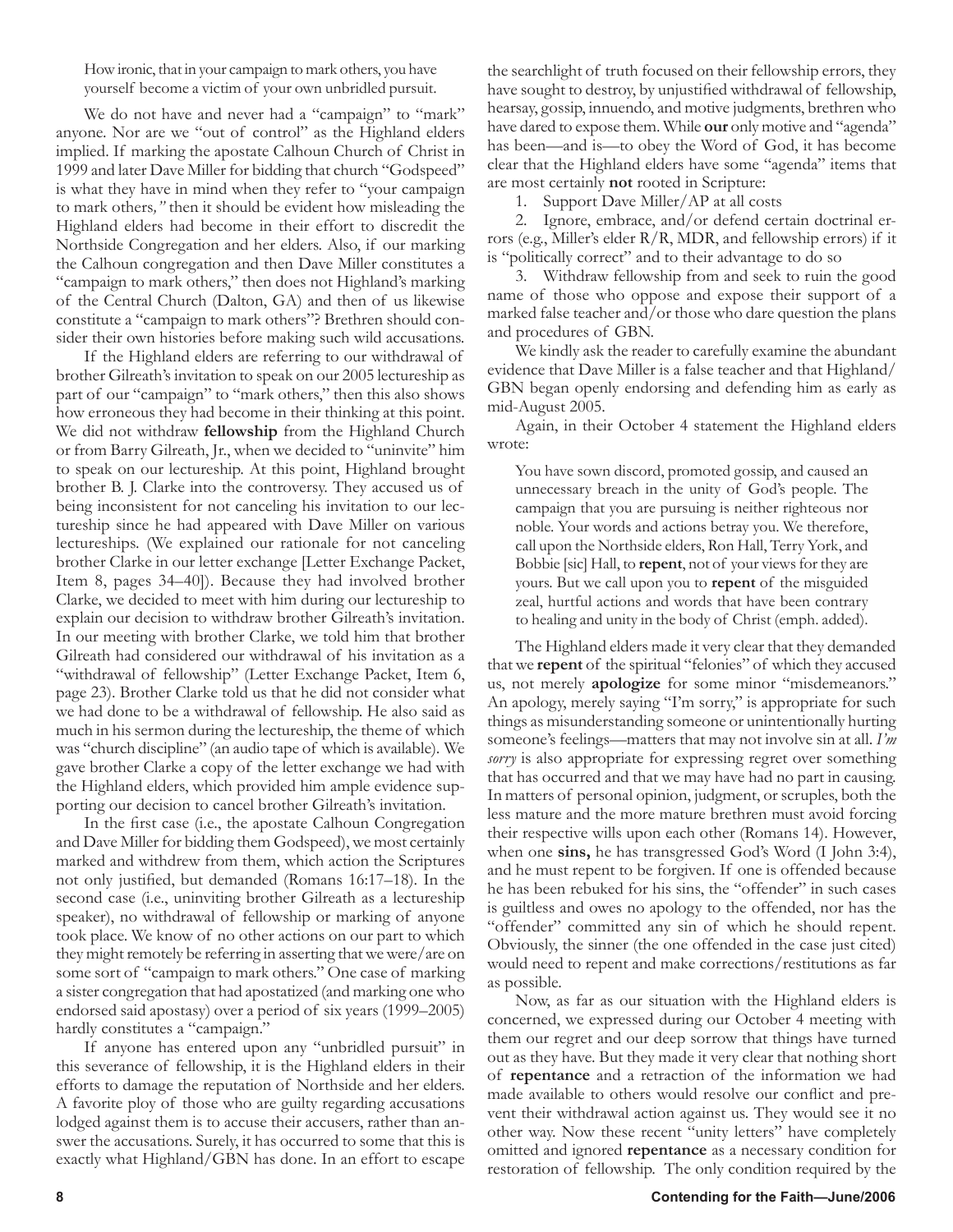Simons letters is a meaningless statement that we are "sorry" that division and problems occurred when we released our letter exchanges with the Highland elders. Blind men can see that this "unity" proposal is quite different from what they required in their October 4<sup>th</sup> statement (and their November 17<sup>th</sup> letters). Formerly, they demanded **repentance,** but now they are proposing a mere **apology**, which amounts to nothing more than another **compromise** on their part, hoping they could get us to compromise with them. Incidentally, within an hour after brother Simons provided us with copies of the "unity letters" he told us that the Highland elders had **already** agreed to them and were awaiting our approval.

Only after verifying (through letters and phone calls) that Highland had endorsed Dave Miller, and after personally talking with Barry Gilreath, Jr., who defended their support of Miller, did we decide to withdraw the latter's invitation to speak on our lectureship. As indicated earlier, our decision to cancel brother Gilreath's invitation was the turning point in our relationship with Highland. At this point the Highland elders went on the offensive, first by threatening us, followed by withdrawing from us and beginning their campaign of slander against us in an attempt to justify the withdrawal. Their efforts have caused much of the division we are now experiencing. Their actions resulted in several more requests from brethren who wanted to know what was going on. It was at this point we decided to issue a limited number of the "letter packets," showing both sides of this controversy and particularly demonstrating Highland's "bidding Godspeed" to Miller.

Because we decided to release information to support our exposure of Highland/GBN's errors on fellowship, they began suggesting to others that our motives for said release were less than pure. At this point we want to make something very clear. We understand that **IF** our actions for withdrawing brother Gilreath's invitation or for releasing those packets had been based on lies or had been maliciously conceived and/or executed, then we **WOULD** be in the wrong. Had we thus behaved, causing the division we now see between two sister congregations (and among many other brethren), then we should apologize **and** repent before God and the brotherhood for such terrible sin. **But when did opposing and exposing error become sinful?** We realize that the offender will be offended when exposed, as in the case of Highland/GBN. We make every effort to be very cautious when making decisions (whether concerning matters of option or matters of applying Scriptural obligations) in view of the **eternal** consequences our decisions may have on the souls of those involved. We weigh every decision we make on the evidence available to us and in light of God's Word. Therefore, we absolutely deny that we have any hidden/personal motives or agendas for making any of the decisions we've made in these matters.

As we have looked back over the events of the last few months, another fact has become very evident in the Highland/ GBN controversy. The Highland elders consider(ed) the grave doctrinal issues we raised with them as nothing more than our "personal views" or matters of "judgment." The doctrinal issues we raised involved the documented evidence relating to Dave Miller/AP and the fellowship issues involving GBN and "Giving and Receiving" contributions to that program. Their attitude toward "doctrinal issues" was further revealed during the Spring Forum on February 28, 2006. Barry Gilreath, Jr. (Highland elder and preacher), stated (by e-mail) that Highland had withdrawn from the Northside elders over a matter of "judgment." The matter of "judgment" to which he alluded was our releasing the "letter packets." The fact is that Highland opposed the release of those "packets" because their letters therein revealed their endorsement and fellowship of Dave Miller. **They did not want this information released**. Those packets also revealed the fact that they not only were fellowshiping Dave Miller, but that they were upholding and defending Miller's error on Elder R/R and MDR. These facts can be easily discerned by reading our letter exchange.

When one goes back and reads their October 4<sup>th</sup> statement and their November 17<sup>th</sup> letter one will be amazed at the number of times the Highland elders refer to "doctrinal issues" as being nothing but our "personal judgments." Our rebuttal of one such statement appears below from our "letter exchange packet":

# **Letter Exchange Packet—page 92, rebuttal #1**

(1) The Highland elders stated: "Let us first be clear that we do not begrudge your personal views regarding any of the questions that have been raised and addressed in recent times. Your views are exactly that to us,…your views."

The Highland elders have characterized the doctrinal issues we raised in our letter exchanges regarding the "AP/Miller" controversy and "Giving and Receiving" as it pertains to Biblical fellowship as mere "personal views." They have taken serious doctrinal issues which they have now embraced and made them matters of personal opinion. This should cause all faithful brethren great concern about the soundness of the Highland elders.

The Highland elders tried to create an issue concerning our "motives" and "integrity" when we released the "private letter exchange" we had with them. They also claimed this release was a "bad judgment" call on our part, which, in turn, led to their unscriptural withdrawal. By the way, we mailed a copy of all our rebuttals to the Highland elders on December 14, 2005, refuting the false charges they made against us. We have never received even an acknowledgement, much less a response, from them.

In our rebuttal, we responded to their statement regarding our integrity as noted below:

# **Letter Exchange Packet—page 93, rebuttal #7**

(7) The Highland elders stated: "Though we are not aware of any laws that were broken in the distribution of our private correspondences [*sic*], it was at the least unethical and absolutely a breach of trust."

After additional correspondence, it was clear that the Highland elders had made up their minds to endorse and fellowship Miller, regardless of the evidence. In order to fairly communicate this fact we decided this letter and the entire exchange must be made public so others might be able to make "righteous judgment" in this matter. Information dealing with doctrinal issues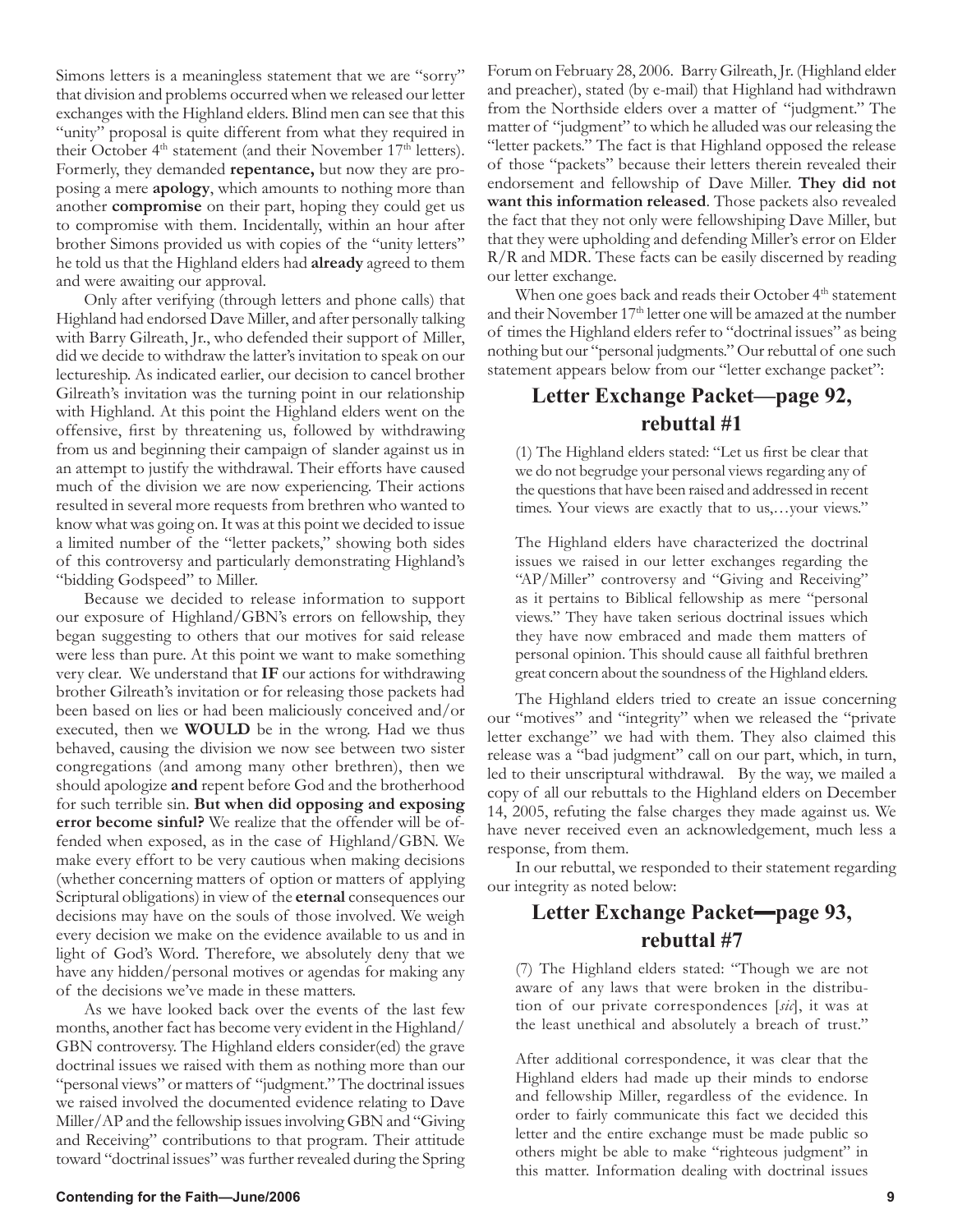(letters, etc.) should never be classified as "personal," "privileged," or "private" when souls are at stake, and again, we believe they are. To charge us with being "unethical" and violating a "breach of trust" is another smokescreen to attempt to cover up the unscriptural position the Highland elders have taken in this issue.

It was wise to keep our letters exchanges private initially, for we were hoping the Highland elders would reverse the direction they appeared to be going (endorsing and fellowshipping Dave Miller and his errors). While allowing time to see what they would do, we kept our correspondence with them "confidential." We hoped they would have the conviction, courage, and wisdom to issue a disclaimer relating to their endorsement of the AP "Statement of Support" and, by implication, of Dave Miller (think what an impact that could have made in all of this mess!). However, factors can arise which override earlier circumstances, even including promises relating to confidentiality. When a bride pledges to her husband-to-be that only death will break their union, most of us (including Highland/GBN) understand that certain extenuating circumstances (i.e., Matthew 19:9) can occur that supersede that promise, thus negating it. The same is true concerning the promise of confidentiality; it should never be considered unlimited or without possible future qualification. To take the position of "once in confidence, always in confidence" concerning any or every document is unrealistic. In some cases (where souls are involved), it can very well be unscriptural.

For the reasons we originally stated above (in our response to Highland)—namely, the weighty doctrinal issues involved we determined that we not only **should**, but **must**, release the letters from Highland, along with our responses. We fully understand why the Highland elders have strongly objected to our making their letters public. They clearly revealed their intention to support, endorse, and fellowship Dave Miller, in spite of the abundant evidence of same.

They again tried to cast dark shadows on our motives and they again charged us with having an improper agenda when they accused us of gossip and of being divisive. In our rebuttal below, we again explained our motives for opposing Highland's decision to fellowship Miller and why we released the "packets."

# **Letter Exchange Packet—page 94, rebuttal #9**

(9) The Highland elders stated: "Brethren, we have been greatly disturbed, immensely disappointed, and severely hurt over the gossip, innuendoes, rumors, breach of trust, divisive actions and the such like that have roots within the Northside eldership."

While we agree that the things mentioned above are wrong and do much harm to the Lord's church, we deny that we are guilty of such. We cannot respond to such accusations based on nothing more than hearsay from the Highland elders. We understand this is a very sensitive and emotional issue and that people will sometimes over-react, exaggerate, and take statements out of context. This has likely happened on both sides of this controversy. We believe everyone involved should be "slow to speak and swift to hear" at all times, but, some "talk" is going to take place. We are facing a very public controversy that affects many brethren and therefore some talk should be expected. Hopefully such talk will be constructive and bring about Scriptural correction where needed. As mature Christians we should recognize that fact. For the Highland elders to make such hearsay charges the center of the present controversy/division is just another smoke screen. We should not allow the "talk/gossip," "smokescreens," and "strawmen" rise to overshadow the real issue here: Dave Miller is a false teacher who has been marked and should be avoided (Romans 16:17-18), rather than excused, embraced, and defended. AP has endorsed him in violation of II John 9-11. Now GBN and the Highland elders are in fellowship with this false teacher and the organization (AP) which has taken him in.

# **Letter Exchange Packet—page 92, rebuttal #5**

(5) The Highland elders expressed concern over the release of three packets of information we made available to those who were interested in the events/decisions that led up to our lectureship and the subsequent withdrawal of brother Barry Gilreath, Jr.'s, invitation to speak. These packets were made available to some who questioned our decisions (based on the AP/Miller issue) after they had spoken with Miller and had come away with the "opinion" that he was not guilty as charged. We believed the packets served to adequately and fairly answer these concerns. If anyone who received one of these packets (by our hand) was offended we apologize. It was never our intentions to warn brethren about the Highland/GBN controversy who did not want to be warned. The Highland elders are seeking to create a smokescreen here by charging us falsely with "sowing discord" and "causing division." Warning good brethren about a false teacher and those who are endorsing such is not sowing discord or causing division among the faithful. Brethren, we are commanded to oppose false doctrine and those who teach or uphold such. This is simply following scripture. It seems that when faithful elders, preachers, and others "stand in the gap" against those who are determined to destroy the Lord's church, the faithful are made out to be the troublers. This is an old tactic used by those who refuse to follow God's Word. We are reminded of Ahab's charge to Elijah in 1 Kings 18:17-18: "And it came to pass, when Ahab saw Elijah that Ahab said unto him art thou he that troubleth Israel? And he answered, I have not troubled Israel; but thou, and thy father's house, in that ye have forsaken the commandments of the LORD, and thou hast followed Baalim." Before releasing these packets, several preachers had reported to us that brother Gilreath, Sr., and Dearman had approached them, accusing the Northside elders of sowing discord, causing division and trying to destroy GBN. Since these were false charges, and in order to accurately answer them, we released all the "letter exchanges" we had with the Highland elders to prove that their charges were false. We let the evidence speak for itself.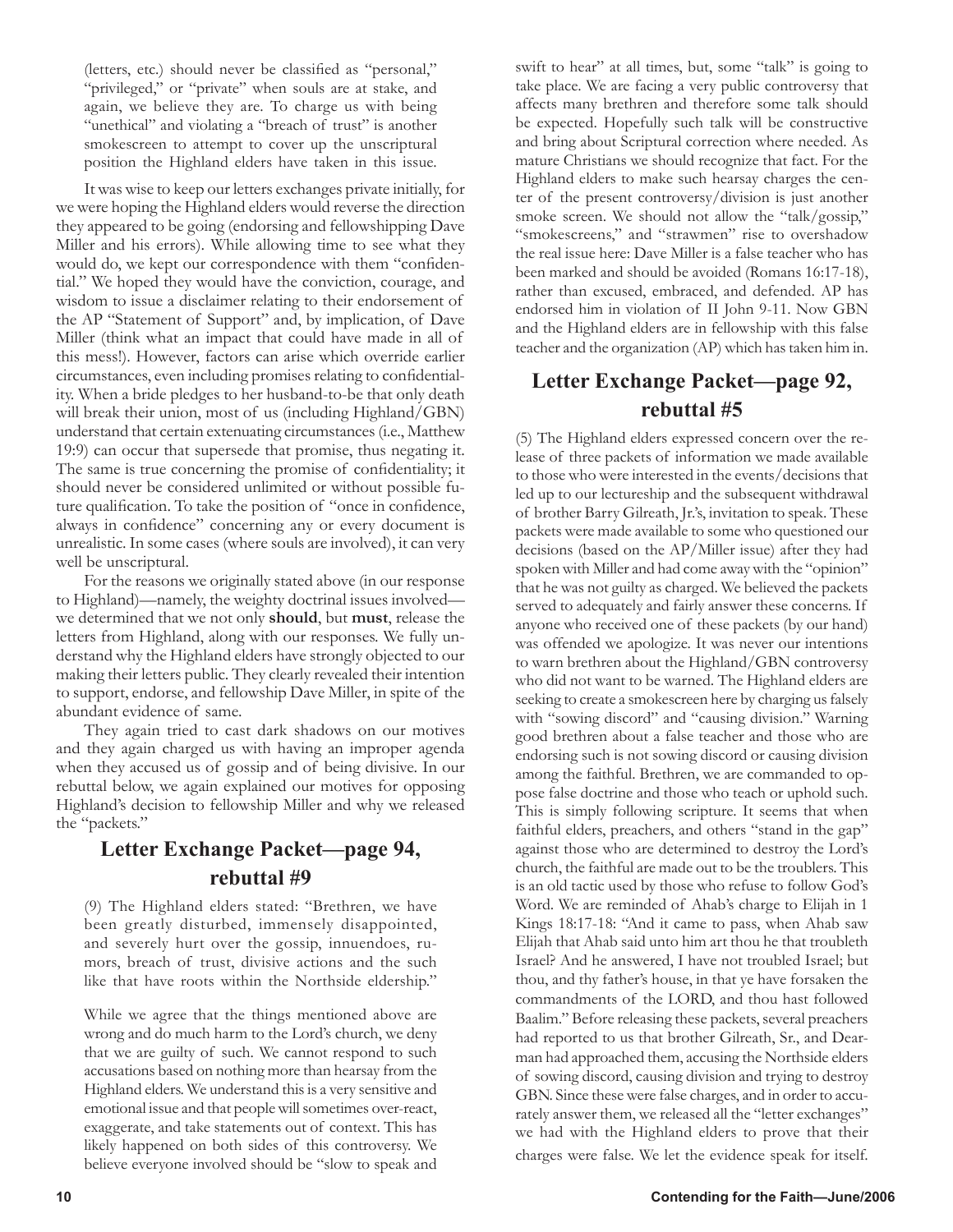# **That Alleged "Fairly Lengthy" Dollahite Conversation**

We will now consider another statement by brother Chad Dollahite that needs to be addressed. A brother on the CFTF e-mail list suggested to brother Dollahite that perhaps he should ask the Northside elders "first-hand" their opinion of those "unity letters." Brother Dollahite responded as follows:

Give me a break; I HAVE spoken to one of the Northside elders in what was a fairly lengthy conversation, and I have read their plethora of "packets" that they have spread to the four winds. I practice what I preach, and I don't appreciate the insinuation that I don't. I still want to know what you'd do if a neighboring church's elders started trying to get members where you preach to leave, saying you were a false teacher. I still want to hear why folk are so quick to criticize Highland, yet it is seemingly okay for Northside to print blatant lies about Highland in their packet (i.e., that Highland solicits from liberal churches, just because the GBN dvd [*sic*] was shown at the evening lecture at FHU). And, then there is the release of unauthorized correspondence, as well. Try as you might, you cannot hon-

estly contend that Northside is just squeaky clean here…

We have discussed brother Dollahite's following assertion:

I HAVE spoken to one of the Northside elders in what was a fairly lengthy conversation….

Neither of the current elders has had even a "fairly short" conversation with him (much less a "fairly lengthy" one) about any of the controversy involving Highland/GBN. Perhaps he has reference to the following: In September 2005 brother Bobby Hall (one of the Northside elders at that time) was in a food line at the youth lectureship in Morganton, GA. Brother Dollahite was in line in front of brother Hall when a conversation came up about a recent phone conversation he had had with Dave Miller. In that conversation, brother Hall learned the following (summarized, as verified by brother Bobby Hall):

In September 2005, brother Dollahite called and talked to Miller about his visit to the apostate Calhoun Church and his endorsement of them in 1999. Dollahite said that Miller was very cordial and willing to answer his questions. Miller told him that he had received a large package from Northside before time for the meeting and after reading a few pages decided to wait and talk to the Calhoun brethren about their situation when he arrived in their city. After arriving, he spoke with the Calhoun preacher (Frank Mills at the time) and later to the elders and was convinced that they (the Calhoun elders and preacher) were not the problem, but that those who left (i.e., the Northside brethren) were the trouble makers.

Brother Dollahite seemed to be satisfied with Miller's new version of his Calhoun visit. Because of the Dollahite conversation, we decided to give him some information at that lectureship which contained our "Open Letter," detailing the facts concerning Miller's visit to Calhoun and the warning that he was a marked false teacher. We thought that information might help brother Dollahite see that Miller's 2005 version of what happened relating to his Calhoun visit was quite different from the story Miller told some of the Northside brethren in 1999, when Miller said in so many words, "I don't have time to read all the stuff brethren send me." Incidentally, this was the same "Open Letter" we gave the Highland elders in 2004, but in spite of this proof of Miller's error, eventually they chose to **extend** fellowship to Miller and **withdraw** fellowship from us! There is no doubt that Miller's visit to Calhoun closed the door of escape to many Souls who might have been rescued, and the Highland elders, by their unscriptural withdrawal of fellowship from us, put padlocks on those doors for the precious Souls left in that apostate church. What Miller and now Highland have done with this situation has implications for eternity and will be brought into judgment by our Lord if repentance is not forthcoming.

We have not heard from brother Dollahite since that very brief conservation with brother Bobby Hall some eight months ago. Besides, his conversation was entirely about Dave Miller's visit in 1999 and had nothing whatsoever to do with the Highland/GBN controversy or the "unity letters **which did not even exist at the time**. **Brother Dollahite has not discussed this present controversy, which he has created, with us at all.**

We need to address one more thing from brother Dollahite's statement above:

 I still want to hear why folk are so quick to criticize Highland, yet it is seemingly okay for Northside to print blatant lies about Highland in their packet (i.e., that Highland solicits from liberal churches, just because the GBN dvd [*sic*] was shown at the evening lecture at FHU).

The statement to which he refers can be found in our Letter Exchange Packet—Item #9, page 56. We have printed it below for your consideration:

As to our discussion regarding the receiving of funds for Preaching the Gospel and now in addition G.B.N., we acknowledge your statement, "We want to emphasize that we do not solicit funds from those we believe to be unfaithful." Since that statement was made we have been informed that that affirmation is no longer accurate. This is not an assumption on our part; neither did the information come to us second hand. This eldership has met with two brethren who preach for the apostate Calhoun Church, from whom the Highland elders have accepted documentation as to their apostasy, who were solicited at the Freed-Hardeman Lectures. Shall we assume that these were the only apostates in attendance from whom funds were solicited? As to whether this would constitute fellowship, the preachers (who brought G.B.N. up in our meeting) expressed the possibility of their participating in the G.B.N. program. They also recognized (by their own statements) our duplicity for not extending fellowship to them in certain areas, but participating with them should we join with them in supporting G.B.N. Mack Lyon also affirms that participating in "In Search of the Lord's Way" program is fellowship as stated in the September 2004 "Search Light". Brother Lyon states: "…join hands with us NOW. WE NEED YOUR HELP! AND WE'D LOVE TO HAVE YOUR FELLOWSHIP" (p. 2)*.* With this being said we must also conclude (lest we make an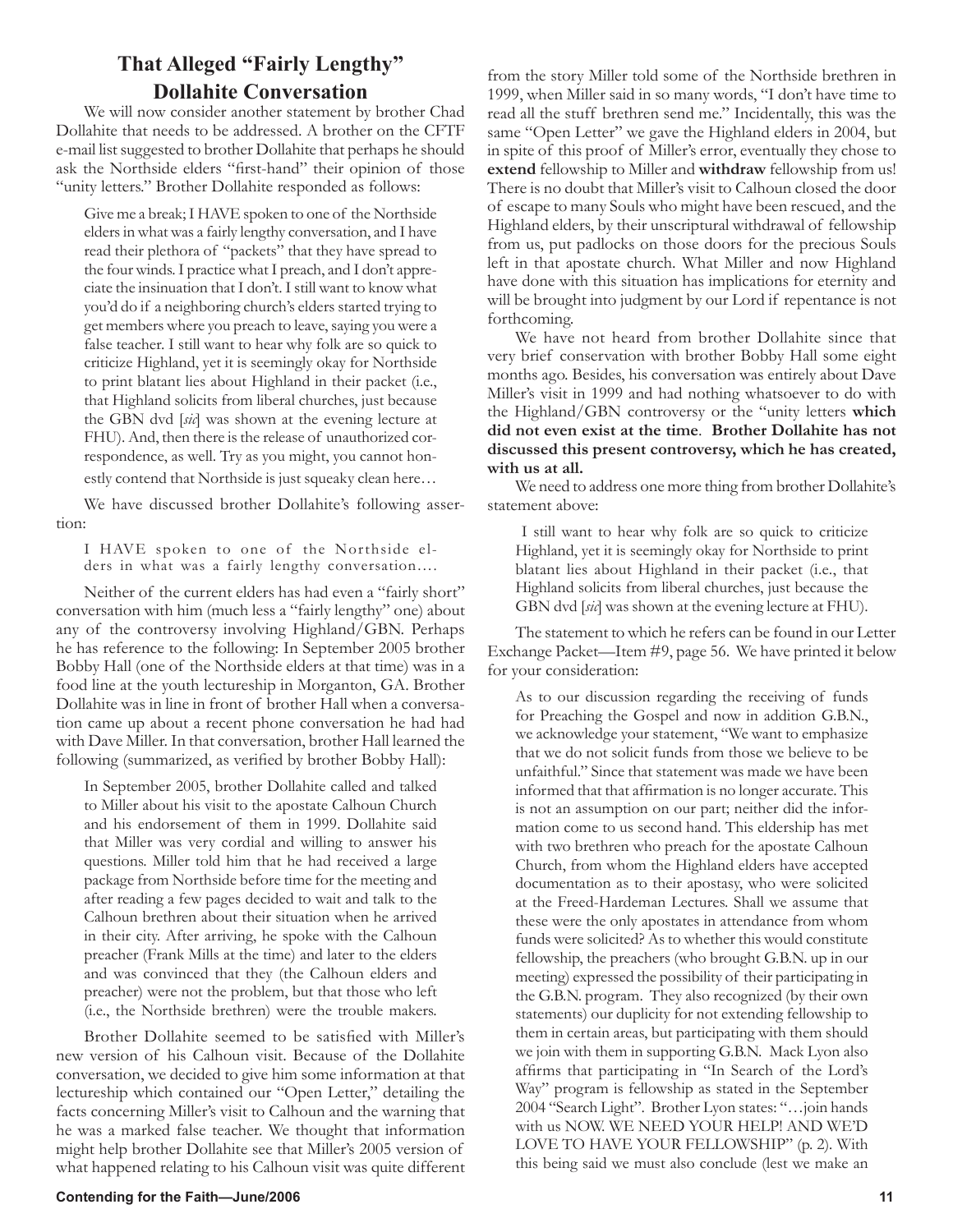unwarranted assumption), that the DVDs promoting the program, are mailed to faithful congregations only.

The statement made by brother Dollahite needs no further explanation.

# **Response to Four Additional Dollahite Accusations**

We will now address two of four additional accusations brother Dollahite has made on the e-mail lists: **(**1) We have accused their preacher of being a false teacher and, (2) We have tried to divide the Highland Church.

Brother Dollahite wrote on May 20, 2006:

When people begin to seek personal visits with members of a sound congregation, telling those members their preacher is a false teacher and that they need to leave that congregation, what more would a person have to do to be considered divisive and/or sowing discord?

He wrote on May 21, 2006:

I still want to know what you'd do if a neighboring church's elders started trying to get members where you preach to leave, saying you were a false teacher.

Sadly, in the accusations above brother Dollahite is simply repeating hearsay, originated by the Highland elders. Where is the proof for such? We have already addressed these false charges (Letter Exchange Packet—page 94, rebuttal #9, quoted earlier). Neither the Highland elders nor brother Dollahite can prove these charges—**because they never happened**. At this point we will be very specific with the **truth** about this claim so there can be no misunderstanding about our part, or lack thereof, in these false accusations.

We are aware of only two instances in which direct contact occurred between members of the two congregations relative to these affairs. The first of these contacts was made sometime before and the other one soon after Highland's unscriptural withdrawal of fellowship from us on October 30, 2005.

> 1. The first incident involved a member from Highland who had visited Northside on a fairly regular basis. This good Highland sister asked one of our elders about the controversy involving Highland and us. This lady said the Highland elders had refused to answer questions and would not address the problem before the congregation, although they had had a meeting with only the deacons. When speaking to one of the Northside elders, the Highland sister asked if he knew what her elders and preacher believed about the "Miller errors." Apparently, she had learned about Miller's false doctrine after reading (1) his September 23, 2005, statement which the Highland elders had handed out (and of which the Highland elders sent us a copy via one of their deacons who then gave it to a Northside member who gave it to us) and (2) the review of Miller's statement by brethren Dub McClish and Dave Watson, which we handed out. These documents doubtless prompted her question about what the Highland elders and preacher believed. The Northside elder told this sister that the Highland elders and preacher agreed with Miller on Elder R/R and MDR and she could check

with Barry Gilreath, Sr., to verify this fact. (Their endorsement of Miller is documented and was made available in our "Letter Exchange Packet," dated 12/02/05). The Northside elder encouraged this sister to stay at Highland and encourage her elders to correct this division they had created by embracing a false teacher. This is the advice we would have given any other member of the Highland Church had they approached us at that time, but none others did.

2. The second incident involved a widowed sister from Highland who wrote one of our elderly widows that she had received a visit from a deacon and another man from Highland (just after Highland announced their withdrawal). They told her that the Northside elders were "out of control" and were causing them "lots of problems" and therefore they (Highland) had withdrawn from us. Our elderly Northside sister was very upset about what the Highland sister wrote and met with us in tears about what to do. We encouraged her to be patient and to encourage the Highland sister by visiting and talking with her. She felt she could not make that visit at that time because of the tone of her letter (we saw and read the letter.) We then encouraged our Northside sister to write her a letter and assure her that Northside had done nothing to deserve Highland's withdrawal. Our Northside sister wanted something in writing to give to the Highland sister, so we gave her our November 2 statement (i.e., our rebuttal of the false charges the Highland elders made against us in their October 4<sup>th</sup> statement.) She wrote a letter and sent this information to the Highland sister to help her understand that the Northside elders, whom she once respected, were being misrepresented by those who visited her from Highland. We never heard anything further about this situation.

These two instances are **the only ones** we are aware of in which direct contact occurred between Highland and Northside members regarding this situation. These contacts certainly do not fit the grievous charges leveled against us by the Highland elders and repeated by brother Dollahite—that we have been "sowing discord" in or that we have attempted to divide the Highland Congregation. Now let brother Dollahite and/or the Highland elders bring forth proof, if they can find it, for these false charges they are so freely spreading about us.

The third accusation involves our fellowship with the Green's Lake Road Church in Chattanooga. Apparently, brother Dollahite made one final statement on the "Sons Of Demas" and "CFTF" lists before his most recent exit. One of those remarks, in part, involved Northside and our relationship with the Green's Lake Road Church. He wrote on May 22, 2006:

The Northside church has no problem with promoting and supporting several activities of the church at Green's Lake Rd. (in Chattanooga), even as recent as the Bible Bowl, held May 7, at the Green's Lake Rd. building. This is especially interesting, seeing as how Green's Lake Rd. supports GBN monthly, and the associate preacher at Green's Lake Rd. (yours truly) works as the production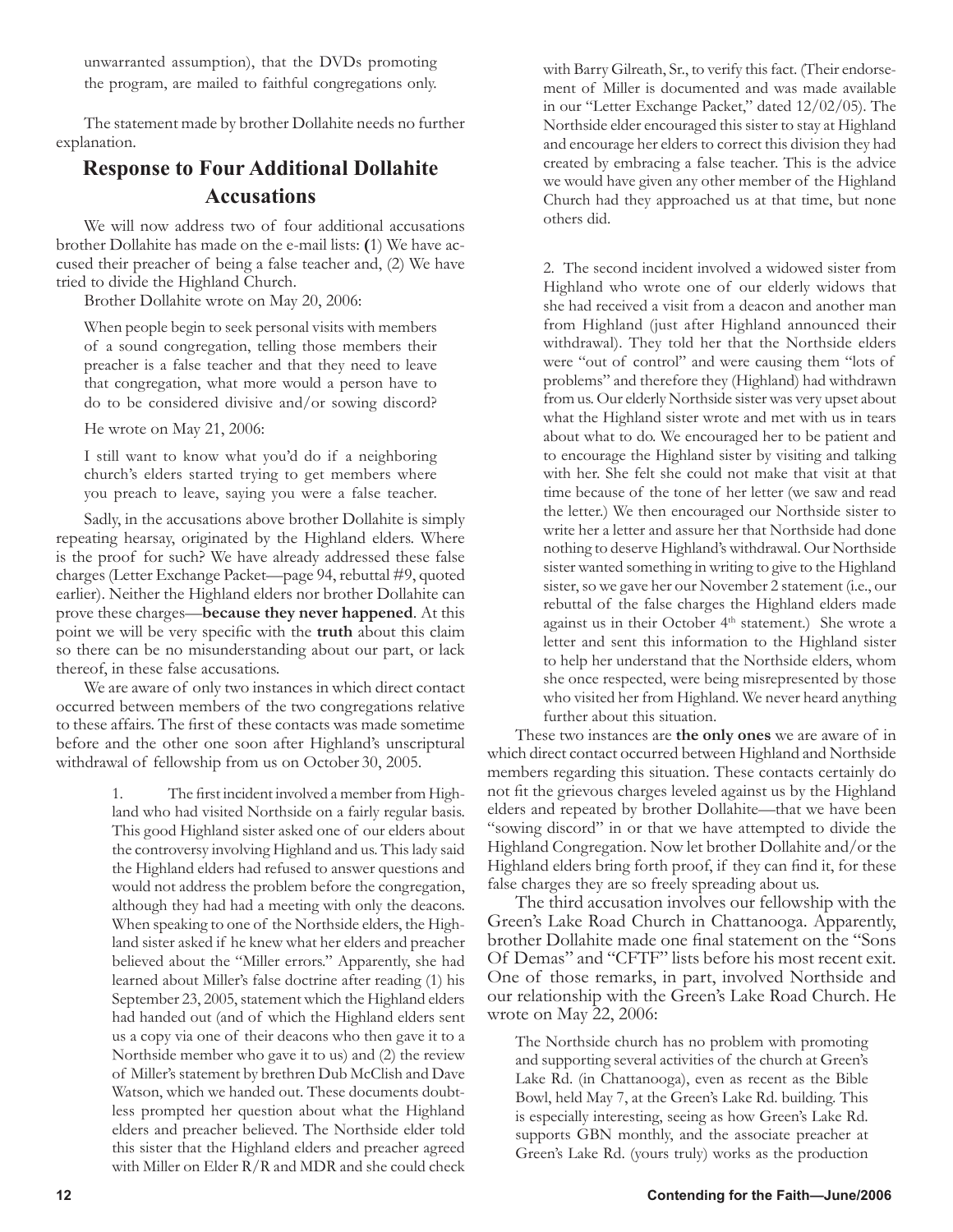manager for GBN. Strange indeed. Before making such statements as, "All of this new realignment has made for some strange brotherhood 'bedfellows,'" (as quoted from his 43-page tirade against Curtis Cates), perhaps Dub McClish should work on some of his own "bedfellows" and the strangeness egregiously present with them.

Please note that in an earlier statement he indicated that he is in agreement with Highland's withdrawal from us:

Is Highland's withdrawal of fellowship from the Northside elders in harmony with the teachings of King Jesus? Yes, it is, based on Romans 16:17.

Since that is his conviction, then he is the one who has violated Highland's withdrawal (which he deems to be "Scriptural" by his statement above) by inviting Northside and participating with Northside in the Green's Lake Bible Bowl on May 7. In this situation he clearly violated God's law on fellowship if he really believes what he has stated above.

When one is faced with a doctrinal issue which involves fellowship, as in the case of Highland/GBN's involvement with a false teacher, we need to be very careful not to move too fast and cause unnecessary damage to fellowship which has existed harmoniously between other sister congregation. These brethren may become involved in a controversy such as the one we are facing here whether directly or indirectly. Time needs to be given for dialogue concerning the issues now facing those brethren. We should move with extreme caution and make sure everyone involved has all the facts relating to the problem and give each party adequate time to study and address the controversy fairly before withdrawal of fellowship is considered or exercised. And while we need to be patient, some situations may require that we move quickly to avoid greater damage to the body of Christ. How quickly one moves is a matter of judgment, depending on several factors, which we will note below. However, one's patience should not necessarily be mistaken for unscriptural tolerance or inconsistency, as brother Dollahite is implying above. Nor should "patience" be used as an excuse for what is, in reality, unscriptural tolerance or acceptance of doctrinal error(s). Brother Daniel Denham has posted (May 20, 2006) a message on the "Sons of Demas" list, which addresses the present controversy, as it relates to fellowship, in a very logical and Scriptural way. We also believe he has adequately addressed the fellowship issues raised by brother Dollahite's divisive "dot connecting" that he has been promoting on these lists. Brother Denham wrote:

Relative to fellowship, it should be kept in mind that 1) the current state of things did not come about over night and sorting through everything involved in it, as well as educating brethren, especially brethren relatively young in the faith as to what is going on and has been going on among certain fro [*sic*] some time requires time and demands a degree of patience, but (2) such patience is not necessarily required in dealing with those who have known what is going on and has been going on for some time. The same principle is served in dealing with other situations, even within congregations.

When one is dealing with a relatively new convert, he patiently teaches, admonishes, and rebukes, and even bears long with said party, when he is obviously spotty in his worship attendance. It may take some time to bring him around. You do not immediately push for withdrawal of fellowship from him after he misses a few services due to things within his control. HOWEVER, the path taken and approach used with a much older member doing the same thing, one who clearly knows better but persists in it nonetheless, are quite different, are they not? When 2 John 9–11 was written, its immediate historical background involved the work of evangelists who often traveled from region to region and city to city preaching the Word. False teachers—or those who became such—also did the same. Brethren often would provide their homes as places to rest and stay in until they were ready to move on to the next work. We see this clearly demonstrated in the travels of Peter and Paul, as well as even during the time of the Limited Commission (Matt. 10).

Some brethren, unfortunately, at times were not as discriminating as they ought to have been. As today, there are those who are new converts, and did not necessarily know any better, and those who should have known but who, for whatever reason, did not (willful ignorance on some of them's [*sic*] part). There would also be, without doubt, those who knew better but went on and offered their homes despite such knowledge for a variety of reasons. It may have been that they were actually sympathetic with the message of the false teacher or sympathetic to him as a person, especially in cases wherein he may have formerly taught the truth and had previously established a friendship with his host. There would be those who would not even be aware of his change in doctrine, practice, or fellowship, until some time later. The point is that many of the very congregations to which the epistle would eventually be sent would involve a myriad of situations, and the implementation and application of 2 John 9 would have to be done against that background and thus requiring similar patience, etc. in dealing with the particular parties involved. Such would even be true relative to John's own practice in dealing with members within the respective churches. The very fact that he writes the command by inspiration is sufficient proof that there were some who were in danger of violating the inclusive and exclusive scope of Biblical fellowship (cf. 1 John 1:7–10).

Suppose, for example, the letter was written from Troas and arrives at the church in Ephesus, where John had had extensive ties. John would probably be in fellowship with the brethren at Ephesus. However, some among them may have been receiving the very false teachers about whom he was warning, and thus bidding them God-speed through such support, aid, and encouragement involved in their hospitality, misguidedly or deliberately. In each specific case, the situation may differ and require a somewhat different approach until such time as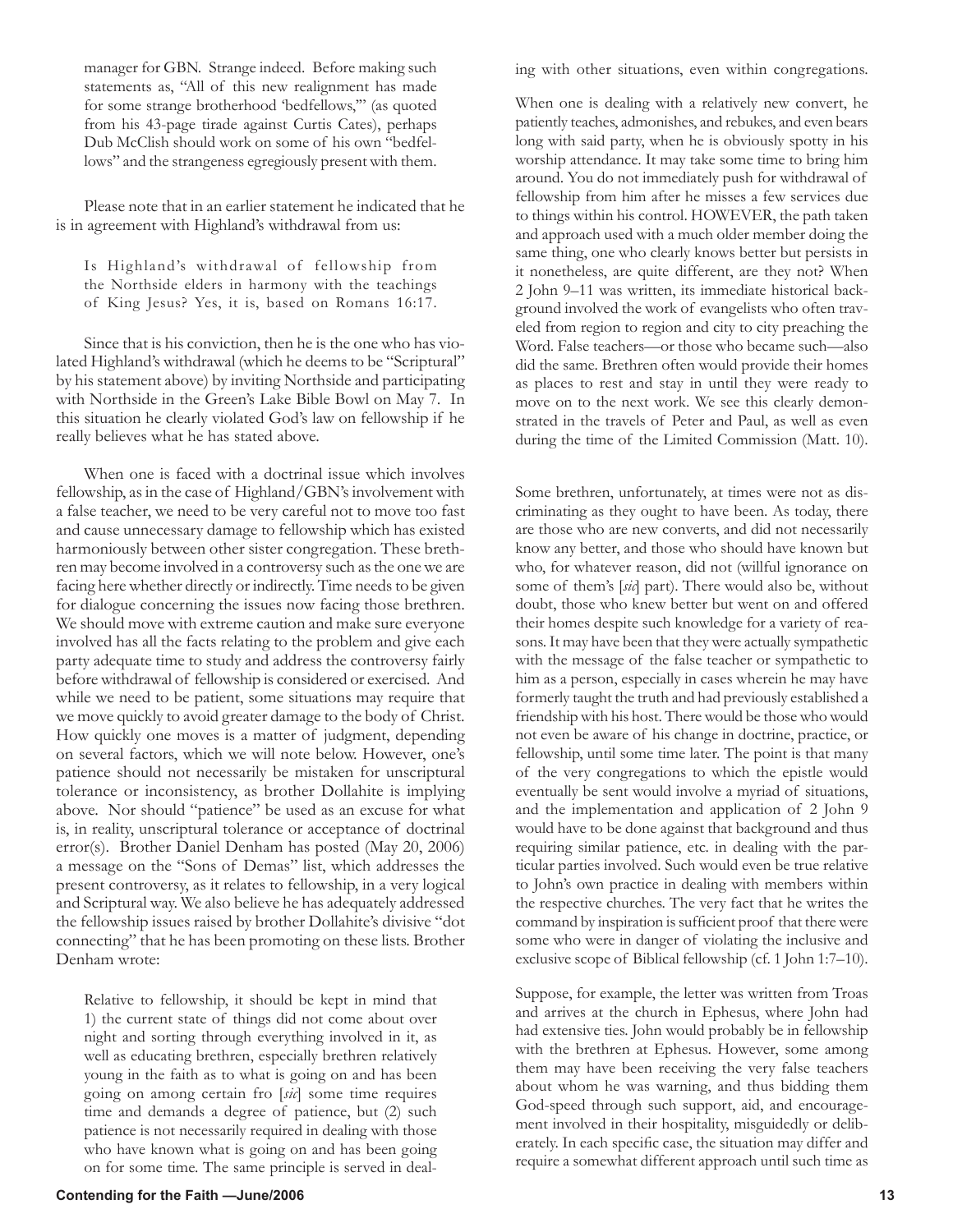the parties in question would have surely had sufficient time to sort out the matter and make proper correction. BUT, brother Chad, would such authorize John to fellowship openly and directly Cerinthius, a well-known Gnostic heretic in his day? Or to extend knowingly the right hand of fellowship to an impenitent Demas or to Hermogenes? I believe you can see the difference. But would it necessarily follow that John was in fellowship with Cerinthius, Demas, et al., because some new convert at Ephesus in his ignorance extended hospitality to them?

There is a period needed to sort through and help settle matters through proper study and thinking. My impatience over this matter is with those, like brother Lyons [*sic*, i.e., Mack Lyon], who have had a virtual lifetime to have sorted things out and be on the right side of things, and with those of similarly long standing who should know better than to be tied in with works that knowingly involve fellowship with those in error. When one is presented with facts he cannot explain, questions he cannot answer, and situations he cannot defend, then he needs to back up and examine that in which he is involved. When evidence is abundantly presented to the effect that a particular brother is in serious, fatal error or supportive of fatal error, then there comes a point and we are well aware or should be well aware of it, but persist in acting as though no problem exists but with those pointing out the error, there comes a point in which we are without excuse and thus subject to the rightful sanctions of being disfellowshipped ourselves. Some degree [*sic*] judgment is involved as to how to go about dealing with the situation, but that does not imply that we can ignore the situation in perpetuity.

We want to remind brother Dollahite that Northside, at this point, has not announced any withdrawal from anyone over this controversy. Northside has not withdrawn from the Green's Lake Road Congregation. Their good elders have stated to us and to others that they will not (do not) honor the unscriptural withdrawal of fellowship which the Highland elders imposed against us. Brother Dollahite should seriously ponder the dilemma he has created for himself by his support of the withdrawal while his own elders refuse to honor the withdrawal. He can't have it both ways and be either honest or consistent. If he continues to support the Highland withdrawal, he is in rebellion to his elders' decision. If he submits himself to the decision of his elders, he must confess that he erred in pronouncing the withdrawal "Scriptural." Should he do so (which would be the right course of action), how long are we to suppose the Highland/GBN brethren would retain him on their payroll?

The brethren caught up in this new "unity in diversity" movement have sought to put those of us who will not "go along to get along" in a classic "double bind" on the subject of "fellowship consistency." If we exercise longsuffering and patience with brethren who are not aware of some of the current issues or who may be trying to work with some brethren who are in error, we are asked, "Why did you wait so long to mark them?" On the other hand, if a case warrants moving more rapidly to mark some who are well-informed on this present controversy, but have chosen to side with error or to remain mute, we are asked by the same ones, "Why did you act so quickly; why didn't you give them more time?"

Again, we believe there needs to be time for additional dialoge between sister congregations who have maintained a good relationship up to this point. We have confidence in these elders that they will do what is right, in God's sight, in this matter. The burden to honor and uphold Highland's unscriptural withdrawal of fellowship is not upon those who refuse to honor it. Rather, it is upon brother Dollahite, the Highland elders, and others who believe it is Scriptural. Since he has brought the Green's Lake Road Church into this discussion, we believe brother Dollahite's elders will now want to address his remarks and any violation of fellowship which he suggests took place. We believe he may have also forced them to address other remarks he made on the "Sons of Demas" and "CFTF" lists.

The fourth accusation involves our position on MDR. Brother Dollahite wrote on May 20, 2006:

I might further add that several have shown inconsistency in another matter. Many have drawn lines of fellowship over GBN/AP/Dave Miller/Mack Lyon/etc., yet they have no problem brushing the MDR issue under the rug, saying that "good brethren" can disagree (I am ONLY referring to the issue re: whether a civil divorce ends a marriage). Why it is ok for "good brethren" to disagree on that, yet anyone who would have anything to do with GBN or Mack Lyon or Dave Miller is a person who is guilty of fellowshipping error? Why is it that the Northside elders can disagree with their very own preacher on this issue and still remain in full fellowship with him, yet when it comes to GBN, they say it is erring because Dave Miller has been on the network?

Since brother Dollahite is a member of the "Sons Of Demas" list, one might suppose that he read the account of our convictions on this issue in January of this year. If he has indeed read the following post from brother Kent Bailey (which was his response to another brother regarding this issue), then we are made to wonder why he would bring this up again. Please note what brother Bailey wrote below on **January 22, 2006:**

Most brethren that know about the MDR controversy, especially the discussion/exchange conducted in Chattanooga in January 2005 know where I stand. I'm sure most know where you stand as well (at least those who have heard the audio tapes).

Since then, I have spoken on the Northside Lectures and have been scheduled to preach in a gospel meeting there in the future. Ron Hall, one of the elders there, indicated to me that it is the position of the elders at Northside that local churches must stand for the divine principles set forth in Matthew 5:32 and Matthew 19:9 but each local church would have to make its own decision on how to handle the application of those principles by determining each case on its own merits (or demerits in some cases). That doesn't sound like that [*sic*] those brethren are pressing this as an issue with me. As a matter of fact the Northside preacher, unless he has changed his views, takes the same position that I advocate. I certainly do not want to misrepresent any brother, or brethren on this or any other issue.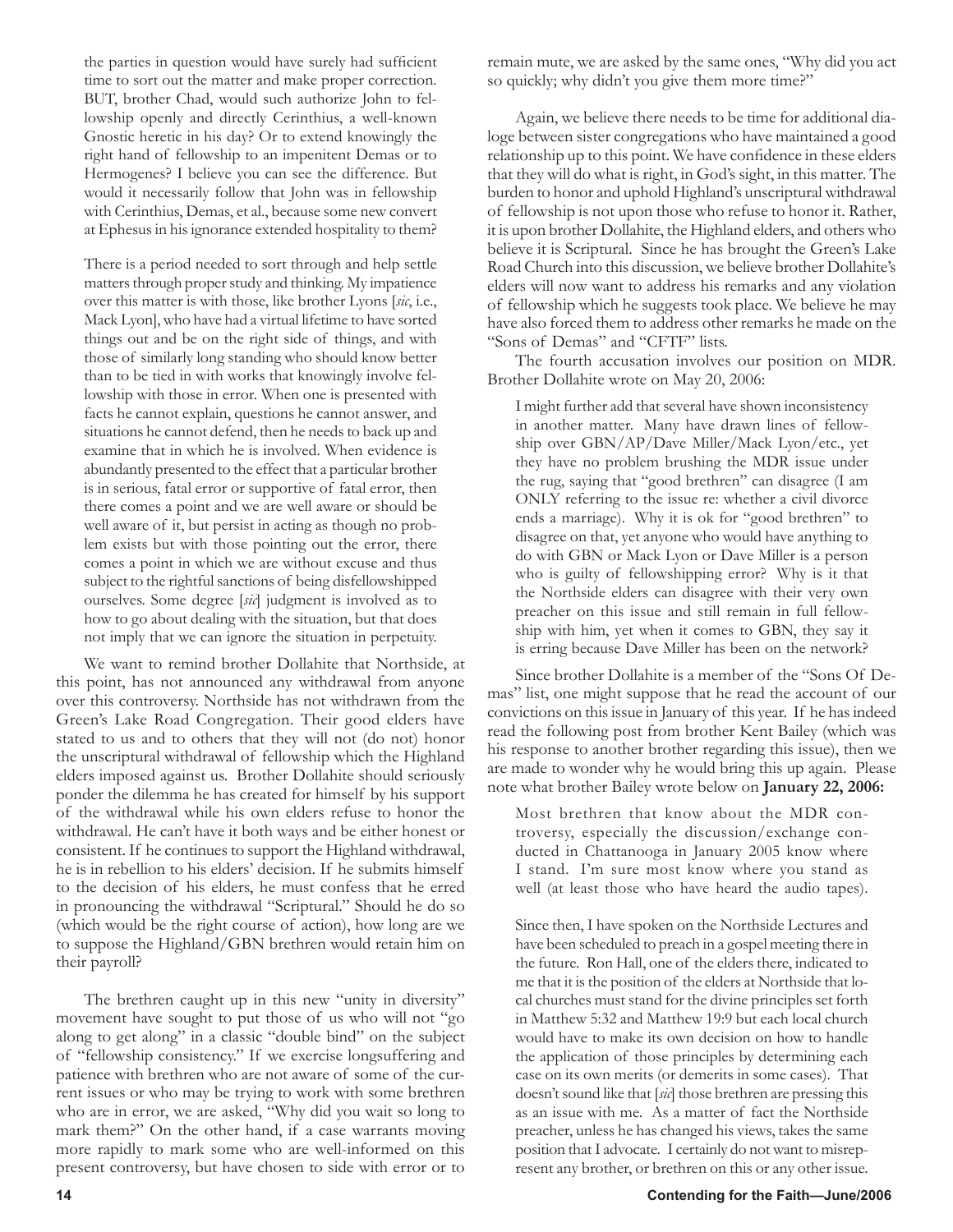If I have misunderstood them, I will stand corrected….

Brother Bailey further wrote:

After posting my last E-mail in response to your material on this particular thread I spoke to Ron Hall, of the Northside Church in Calhoun for clarification as to what those brethren believe and teach regarding the MDR controversy.

Ron told me explicitly that the Northside elders reject the false position that civil law is the final authority in determining who is either married or divorced. They further believe and teach that if a guilty fornicator unjustifiably obtained a civil divorce from the violated innocent victim, that this innocent spouse still had the scriptural warrant to put the guilty mate away and form a scriptural second marriage (provided that they enter into a second marriage with a scripturally qualified partner). In short the Northside Elders reject the "race to the court house doctrine" as being false in addition as to also rejecting the claims some have falsely made against us in accusing the both of us as accepting the "waiting game" theory, which the both of us have never advocated….

One would think that brother Dollahite would have discussed this matter with us to see what we believe on this issue before making this accusation again on these lists, **but he did not.** If he had contacted us he would have also learned that our preacher does not disagree with our position stated above. We believe this issue has been adequately answered and should not be allowed to become another "smokescreen" by brother Dollahite and/or the Highland elders to divert the controversy from the real issue. The fact is, Dave Miller is a marked false teacher, and the Highland elders and GBN have embraced him—and his errors—in fellowship. Until brethren are willing to deal with this one fact, then all of these other issues are raised in vain.

To the very best of our abilities, we have provided the bases for our convictions, decisions, and actions involving these troubling accusations made by brother Dollahite (1 Pet. 3:15). We have acted out of pure motives and with convictions that are true to the Scriptures.

### **Report on Attempts to Determine Brother Dave Miller's Doctrinal Positions— Directly from Brother Miller—and to Seek a Statement of Repentance**

We will now address another issue that came to our attention when we received the proposed "unity letters" from brother Simons in April. In late April (2006) we were made aware that some brethren were going to try and arrange a meeting with Dave Miller in an effort to persuade him to make a precisely worded public statement of repentance for his errors. While we have been hopeful that brother Miller would make such a statement, we are doubtful that such will take place for the reasons noted below:

> 1. We had decided last August/September to try to meet with brother Miller to question him about some of his doctrinal positions and to discuss the controversy and confusion they were causing. We arranged

for brother Wesley Simons (a "neutral" party, since brethren Gilreath, Sr., and Dearman had told Miller that Wesley Simons "could be trusted") to arrange our meeting with brother Miller. We wanted to ask him some very specific True or False questions regarding elder R/R and MDR and about his endorsement of the apostate Calhoun Church of Christ in 1999. We requested that our conversations be recorded so no one could misrepresent what brother Miller said to us or what we said to him. Brother Simons graciously agreed to do as we requested. He made two attempts to arrange such a meeting, but brother Miller refused each time.

2. Some brethren have conversed with Miller over the past several months, either personally or over the phone, and various ones have come away with various answers to the same questions. Some others have written brother Miller letters and/or sent him e-mail inquiries to which he has refused to respond (e.g., we have a copy of a very congenial e-mail inquiry brother Terry Hightower wrote to brother Miller on February 15, 2006, which he has not even acknowledged receiving, much less answered).

3. Brother Miller has told various ones different accounts of his trip to Calhoun in 1999. Apparently, his story about his meeting with the apostate Calhoun Congregation varies, depending on the person(s) with whom he is talking. For example (as earlier noted), in September 2005 brother Dollahite (now on the GBN staff) called and talked to Miller about his 1999 visit to and endorsement of the Calhoun Congregation. As we have reported above, brother Dollahite said that brother Miller indicated that, after visiting with the elders and preacher of the Calhoun Church, he decided that the ones who left (i.e., those who constitute the core of the Northside Congregation) were the ones in error. This version is quite different from the original version brother Miller told the Northside brethren in 1999, and he has even told other versions to other brethren.

4. Brother Paul Brantley (an elder of the Bellview Church of Christ, Pensacola, FL) called and asked brother Miller some questions in August 2005. Very recently we learned from brother Michael Hatcher that brother Brantley called brother Miller again (April 24, 2006), at which time brother Miller told him the following:

- a. The elder r/r program he promoted and they practiced at Brown Trail was not wrong or unauthorized.
- b. He would promote and practice the procedure again if the need arose.
- c. If a Scripturally qualified elder received less than 75% of the congregational vote, he would need to resign .
- d. If an elder who is obviously **not Scriptur ally qualified** received 75% or more of the congregational vote, he would be allowed to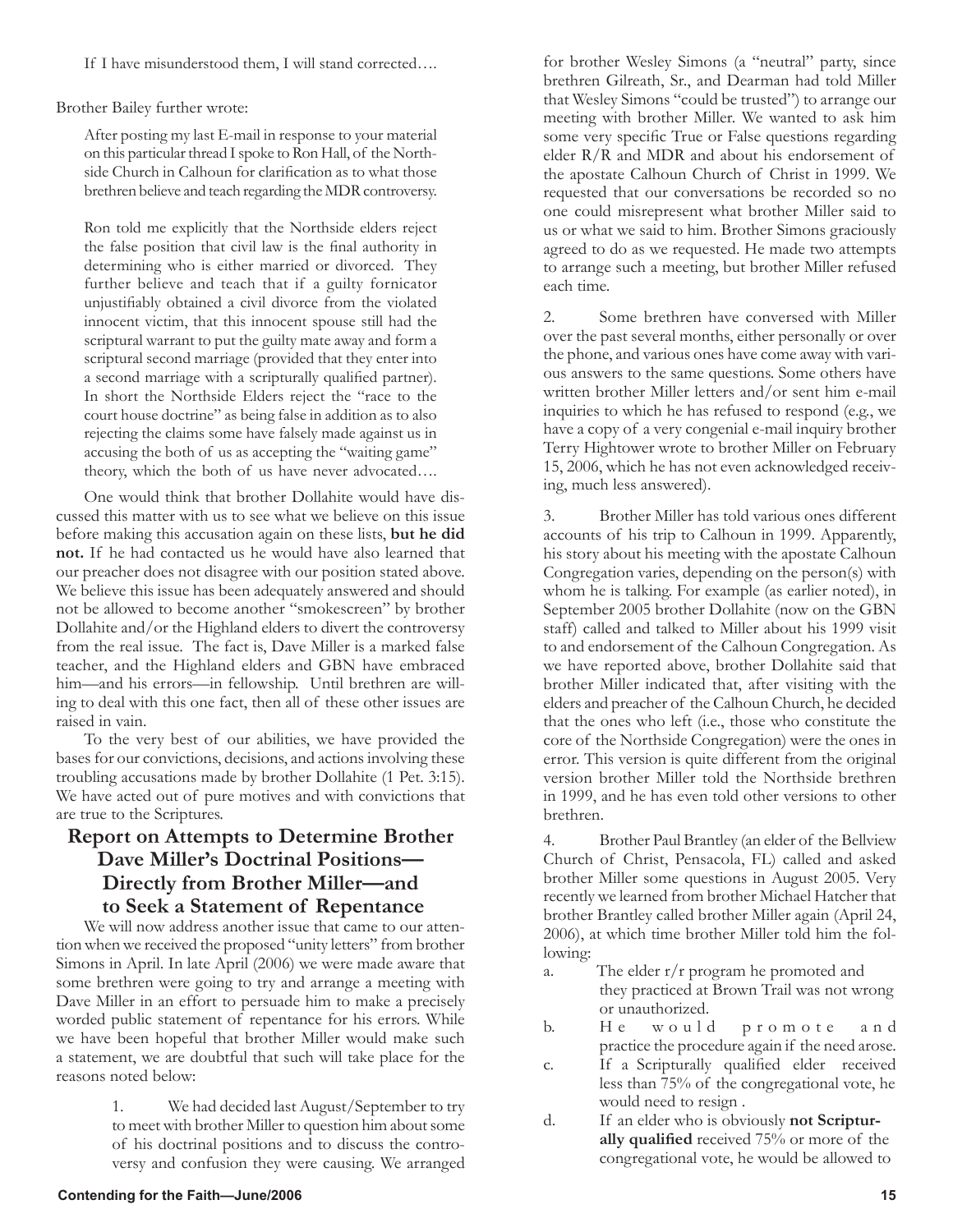remain in the eldership.

- e. He (i.e., Miller) does not recall telling anyone that he said the elder R/R procedure at Brown Trail was a "mistake".
- f. He (i.e., Miller) does not know with whom the rumor originated that he said the elder R/R procedure at Brown Trail was a "mistake," but he has never said this to anyone.
- h. He (i.e., Miller) is tired of receiving such calls and dealing with such questions.
- i. He (i.e., Miller) has said all he is going to say on the subject, and he will issue no further state ments.

Brother Miller went on to "scold" brother Brantley, asking if he had a flock to oversee. Since he does, Miller told brother Brantley he should quit bothering him and take care of his own flock. Basically, Miller told him to mind his own business. The implications of Miller's remarks to brother Brantley are that Miller knows of nothing he has taught or done for which he should repent. *Readers can verify all of this with brother Brantley should they be so inclined.* [Italics mine—**EDITOR**]

Now, in light of the foregoing facts, we are made to wonder what certain brethren who may still be seeking an audience with brother Miller hope to accomplish. This statement should not be misunderstood: We would love to see brother Miller make a public statement of repentance, but the evidence thus far reveals a Dave Miller who in a "denial" mode, who keeps changing his story, and whose pride/vain glory in these matters has become his stumbling block.

### **Conclusion**

We could say much more, but, if the evidence we've provided is insufficient to convince those who have questions, it is unlikely that additional evidence would do so. We believe we have done what any **faithful** eldership would have done if faced with this situation. We brought to the attention of the Highland elders the seriousness of their decision should they use Dave Miller on the GBN program. But instead of looking at the evidence and standing for the Truth, they retaliated against us and other faithful brethren. We became their enemies because we simply told them the truth (Galatians 4:16). No mere "apologies" from us—especially for things we didn't do and problems we didn't cause—will correct Highland's sinful words and deeds.

We realize fully how very sensitive and divisive the AP/ Miller-Highland/GBN-Northside controversy has become throughout the brotherhood. Likely, however we responded to the Simons "unity letters," our response would only have caused further polarization between the faithful and those who have chosen compromise over Truth. We are disappointed that these "unity letters" were ever written and promoted as a realistic (or Scriptural) solution to the division which exists not only between sister congregations, but ultimately throughout the brotherhood. We are also disappointed that brother Dollahite—and whoever gave him permission to release the "unity letters"—thought their release would somehow justify Highland/GBN's fellowshipping a false teacher and withdrawing fellowship from us. Sadly, we believe these "unity letters" are already now being used to further divide brethren.

In summary, we made the decision not to go along with the

proposed "unity letters" for the following reasons:

1. We believe that, in light of the evidence and the Word of God, we would have sinned against God to do so.

2. We believe that any hint of our participation in the compromise these letters represented would have sent the wrong message to faithful brethren.

3. We were mindful of those who are still searching for the truth in this controversy and of the "mixed signals" our acceptance of the letters would have sent to them.

We based our decision on the evidence leading up to the Highland elders' unscriptural withdrawal of fellowship from us, and we applied God's objective standard to that evidence (I Thessalonians 5:21) and made a decision that we believe is Scriptural and pleasing to our Lord. We refused to make any of our decisions along "party lines," or base them upon any sort of "politics" or "brotherhood consensus." No matter how popular or unpopular our decision may be, we will not compromise—even if we have to stand alone. God's faithful people must never seek to win popularity contests.

If any who read this statement can provide evidence, in light of Scripture, that proves we have erred in rejecting these "unity letters," we would count you as a good friend if you would bring that to our attention. We appreciate your quest for truth.

"**Watch ye, stand fast in the faith, quit you like men, be strong**" (I Corinthians 16:13).

Elders, Northside Church of Christ, Calhoun, GA

Ron Hall, Terry York May 30, 2006

### <u>c3c3c3c3c3c3c3c3</u>

"It is much easier to speak pleasant words," he said. Certainly it is much more in harmony with my natural inclinations; but it is the perfection of selfishness for one to limit his teaching to things that produce pleas-<br>ant sensations in the hearers or readers. The preaching that sends the hearer away pleased and satisfied is, as a rule, worth less stuff....He who clamors for peace, for a cessation of disputing and discussion, is simply begging that the wolves be allowed to tear the flock unmolested; he is asking God's warriors to cease their fight against the world, the flesh, and the devil.—J. A. Harding

(Lloyd Cline Sears, The Eyes of Jehovah (Nashville, TN: Gospel Advocate Co, 1970), p. 9

# **DISCUSSION GROUP**

*ContendingFTF, hosted at Yahoo.com. is a discussion group for members of the church of Christ only. Biblical doctrine, & church issues are discussed; truth is defended & error refuted.*

*To Subscribe to ContendingFTF send email to:*

**ContendingFTF-subscribe@yahoogroups.com**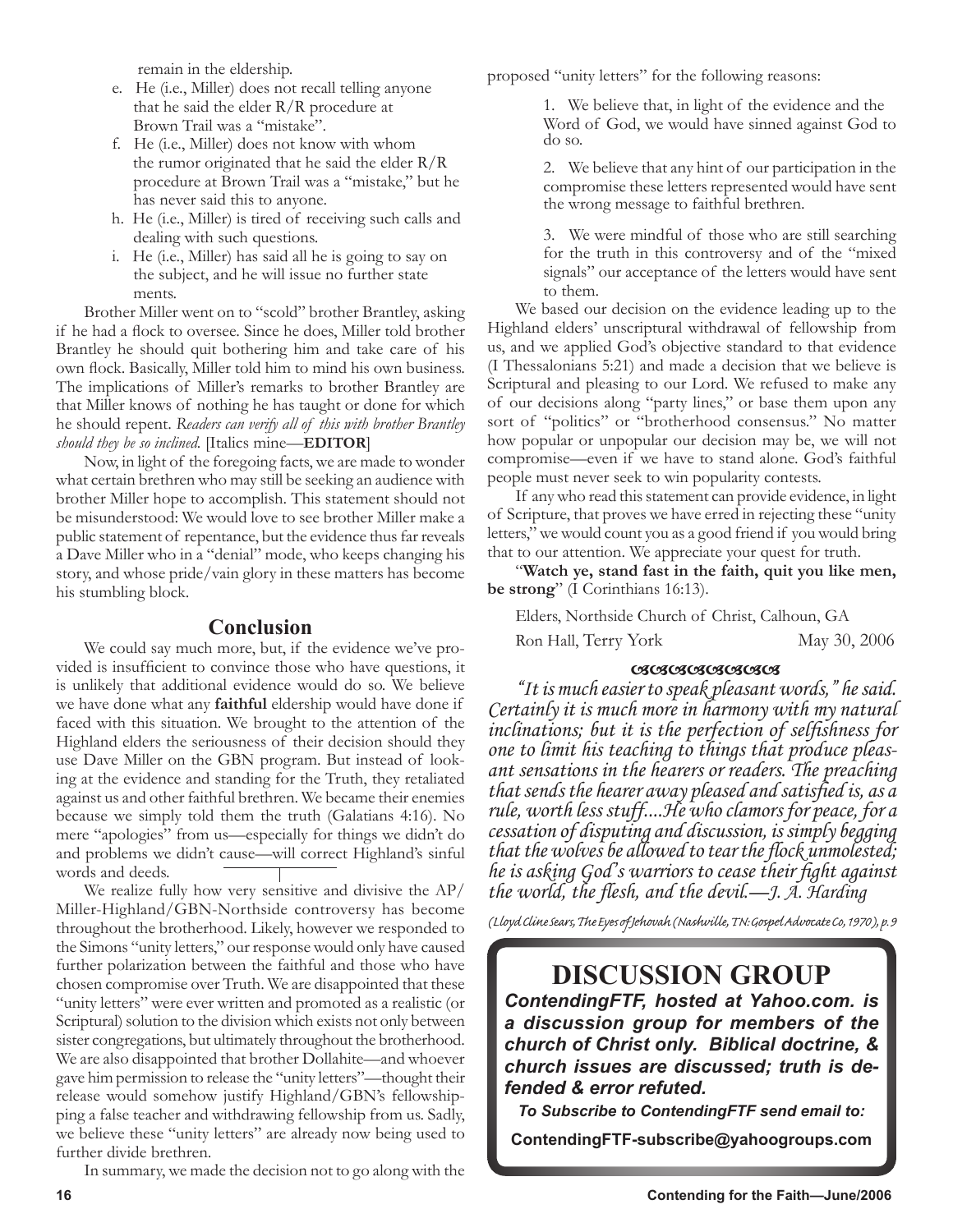# **RE-EVALUATION**

## **Michael Hatcher**

After giving it much prayerful thought and a great deal of study, I have come to the conclusion that we should practice the doctrine of re-evaluation/reaffirmation. When Dave Miller preached his sermon in 1990 advocating the re-evaluation of elders, he used the illustration that if "20 or 30% of the congregation thinks I am a dummy preacher, I promise you I'd leave." Why stop with "20 or 30%"? Why not 10% or 5% or even 1%? Why not simply let one individual determine it? If not, why not? The arbitrary number which brother Miller chose—"20 or 30%"—was purely his choice. The elders at Brown Trail chose 25% for their re-evaluation/reaffirmation from the Brown Trail congregation. If they have the right to pick that arbitrary number (percent), then surely others have the right to make their own arbitrary choice. The arbitrary number which I wish to use is one person (at least for now).

Since we are going to let one individual determine it, I want to be that individual. I also know that when I re-evaluate brother Miller, that he will not "lock my feet into the dirt and say, '*Well I'm qualified so they'd better accept me*,'" because we know "that attitude alone disqualifies a man." Thus, while Miller might be "qualified" to be director of *Apologetics Press*, I know he will be leaving because of my re-evaluation, and my re-evaluation does not reaffirm Miller as the director of *Apologetics Press*.

This ability to re-evaluate/reaffirm in this way will also allow me to re-evaluate some other things as well. Miller already applied this principle to elders and to himself, but why stop there? I should also be able to re-evaluate each one of the deacons. Of course, it does not matter if these deacons meet God's requirements for their work (I Timothy 3:8-13). They will be reevaluated and if I decide that I do not want a specific one doing that work, then I will not reaffirm him to the work of a deacon.

However, why should I stop at simply re-evaluating/reaffirming the ones we have mentioned. I should also be able to re-evaluate/reaffirm all the members also. One might have come to faith (Hebrews 11:6) by the hearing of the Word (Romans 10:17). Then upon that faith they might have repented of their sins (Acts 17:30) and confessed the faith which they now possessed in Jesus as being God's Son (Romans 10:10). Also, they might have obeyed God in the purifying their souls (I Peter 1:22-23) by being baptized in water for the forgiveness of their sins (Acts 2:38; 22:16). They might now be living a life of faith (II Corinthians 5:7), living separate from sin and dedicated to God. *However, none of this matters because while one might be qualified to be a faithful member of the Lord's church, we still have the right to re-evaluate/reaffirm that member*. If I do not like him, or he does not meet with my approval, then I simply will not reaffirm that person. I guess that will make him an ex-Christian since he will no longer be a member because he was not reaffirmed.

In his sermon advocating the re-evaluation/reaffirmation of elders, Miller affirmed that all these previous classes should accept this re-evaluation. He states:

No one should be threatened by the prospect of being evaluated, not a one of us, the preacher shouldn't be, the School of Preaching instructors, the elders, the deacons

and all of us as members, ought to have in our mind set, in our attitude, an evaluation mental- ity, because my friends the Lord is going to evaluate us one day—and it may be sooner than we think."

With time things change. Brother Miller acknowledged this fact when he said in that same sermon:

Since the complexion of a congregation in terms of its membership can change over a period of time, over a period of years, an eldership may conceivably no longer consist of the same individuals that the membership would look out from among themselves and appoint.

About 2000 years ago the apostles began setting forth a doctrine. "**And they continued stedfastly in the apostles' doctrine and fellowship, and in breaking of bread, and in prayers**" (Acts 2:42). During those 2000 years the "congregation" of the Lord's people has changed. Thus, we should also be able to re-evaluate/reaffirm the "apostles' doctrine." If not, why not? Thus, in that "**apostles' doctrine**" we can re-evaluate what we like and what we do not like—it does not matter if it is qualified or not. Those things that I do not decide to reaffirm will be eliminated from the doctrine, while those things I reaffirm will be retained. (*This is what liberals have done all through the years—they simply did not call it this.)[The previous argument set out by brother Hatcher is exactly the argument used by Dr. Daniel Callam, Roman Catholic Priest and Professor at the Roman Catholic University of Saint Thomas, Houston, Texas in his efforts in our debate to show that the Bible only is not the only rule of faith and practice for all men. This is why the Catholics refer to the church as "a living church"— the Majistorium (the teaching arm) of that false religious institution keeps things updated. —EDITOR]*

Surely we all know that this last illustration is totally wrong and sinful. We do not have the right to include what we want and exclude what we do not desire. To do such makes a mockery of God's Word. While there are those who would **never** consider re-evaluating/reaffirming the "apostles' doctrine," they will and do defend the re-evaluation/reaffirmation of elders as preached by Dave Miller and practiced by Brown Trail in 1990 and again in 2002. *There is as much Bible authority for one as there is for the other (or any of these for that matter).* There is **no** Bible authority for any of them. If it is sinful to re-evaluate/reaffirm the "apostles' doctrine" (and it is), then it is just as sinful to re-evaluate/reaffirm elders (or any of the other illustrations used in this article).

We plead with those who have taught and practiced this vile doctrine to repent. Admit the sin which you have committed, and pray for the forgiveness of your sins. Those who have supported the brethren who have taught and practiced this doctrine in violation of II John 9-11, please repent before it is too late. Your soul is too valuable to squander over such sin.

### **—4850 Saufley Road Pensacola, Florida 32526**

#### <u>ശേശശേശേശശേശശേശശേശ</u>

The late G. C. Brewer wrote that "*some people, who are not good enough to submit to the will of the Lord, are just too good to be lost and, therefore, we will have to remove the will of the Lord so that they can be saved*" (G. C. Brewer, "Grace and Law: Legalism and Liberalism," *Gospel Advocate*, June 16, 1955), p. 206.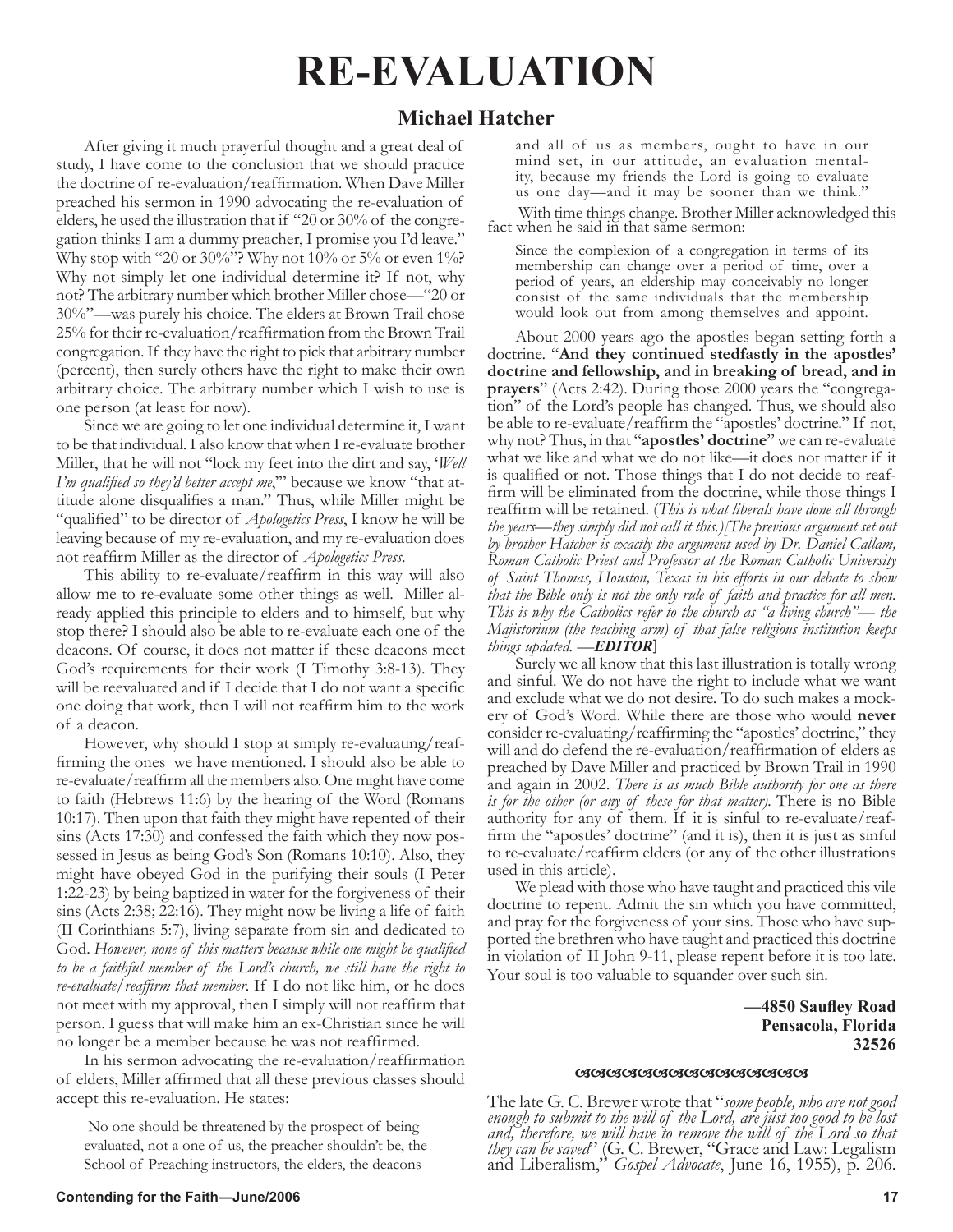# **Why Such Fear, Unless…**

### **Lynn Parker**

The American Psychiatric Association defines phobia as a fear that "is either irrational or excessive." Further, the APA says a phobia is an "abnormally fearful response to a danger that is imagined or is irrationally exaggerated." The symptoms of a phobia include, among other things, "Feelings of panic, dread, horror, or terror, … an overwhelming desire to flee the situation…" and "extreme measures taken to avoid the feared object or situation."<sup>1</sup> According to the Anxiety Disorders Association of America, a phobia is an "inordinate fear" and it "can lead to the avoidance of common, everyday situations."<sup>2</sup> Serious, indeed!

But even more serious are a few phobias that seem to have afflicted brethren in several places. Some elderships and preachers are refusing to put anything in writing. When The Gospel Journal Board defended Dave Miller and showed Dub McClish and David Watson the exit door, several of us wrote various board members. We were referred to the President of TGJ Board, Curtis Cates (also Director of Memphis School of Preaching) for answers. So letters were sent but no answers have been forthcoming. When Lenoir City, TN elders sent specifically worded doctrinal questions to the Director and faculty of Memphis School of Preaching, they were met with the strange sound of silence. When brethren wanted to know where Cates and MSOP stood regarding Dave Miller's errors, you will not find anything in print. Nothing. Zero. Zilch. Nada. Frank Chesser, one of the principals in this current mess, does not answer letters either. The Schertz, Texas elders (one of which is Ken Ratcliff, Gospel Journal Board member), who oversee false teacher Stan Crowley, will not answer letters either. The Southwest elders and Joseph Meador, Director of their preaching school (Austin, TX.) will not answer specific questions in writing concerning marriage, divorce, and remarriage. Change is taking place, and it is being introduced by silence on a myriad of doctrinal matters. Keep these wise words of Frank Chesser in mind: "**His refusal to answer is itself an answer."**<sup>3</sup> Are these men suffering from a phobia or two? "Papyrophobia" is a fear of paper. A fear of writing or handwriting is "graphophobia."4 *Why would brethren be fearful of answering questions in writing? You can think of at least one reason*.

The Spring, Texas Elders in conjunction with their 2006 annual Spring *Contending for the Faith* Lectures (February 26 through March 2, 2006) hosted an Open Forum. The purpose was to bring to light the causes of recent serious division in the brotherhood. It served to document, for now and future generations, the errors embraced by formerly sound brethren. It served as a public explanation and Bible study. Brethren from the Memphis School of Preaching and the Southwest School of Biblical Studies in Austin, Texas among others were invited to speak and answer questions. But alas, they were "no-shows." Has a phobia gripped these brethren? "Fear of speaking in public or of trying to speak" is *glossophobia*. Maybe they did not want to hear sermons that would reprove their ungodly conduct. Fear of sermons is *homilophobia*. Perhaps they thought any effort to defend sinful actions would result in failure. That's *kakorrhaphiophobia*—a fear of failure.

It could be that *hypengyophobia* (or *hypegiaphobia*)—a fear of

responsibility--has grasped these brethren. Maybe the disorders of *optophobia* (fear of opening one's eyes) or *photophobia* (a fear of light) have become contagious and swept through Austin, San Antonio, Memphis, Montgomery, and several other places (figuratively speaking). Good news! Phobias are treatable!

I do not seriously think these brethren are suffering from any disorder. They are fearful, but not sick. Every week we hear from more folks who have investigated and seen that certain brethren have indeed changed and lost their zeal for truth. They are moving left. Maybe the rash of cowardly silence and refusal to put answers in writing is because certain brethren hold untenable positions, have engaged in not-so-secret sins, and they fear further exposure. Enough already of "secret," "private," "confidential" explanations to an individual or small group. Such is seen in dirty Washington politics but now several congregations, leaders thereof, and preachers are practicing such despicable tactics. Some followers seem interested in listening to only their long-time friends and heroes while neglecting truth, but the wise man wrote, "**He that pleadeth his cause first (seemeth) just; But his neighbor cometh and searcheth him out**" (Proverbs 18:17). Please note who is willing to step up and speak "on the record." "**The wicked flee when no man pursueth; But the righteous are bold as a lion**" (Proverbs 28:1). Jesus spoke of those who **prefer to** lurk in the back-alley darkness: "**For every one that doeth evil hateth the light, and cometh not to the light, lest his works should be reproved. But he that doeth the truth cometh to the light, that his works may be made manifest, that they have been wrought in God**" (John 3:20- 21). God being our Helper, we fight on—with everything up front and on the record. And we fight phobia-free.  **Endnotes**

 $\bullet$ 

<sup>1</sup> http://www.healthyminds.org/multimedia/phobias.pdf

<sup>2</sup> http://www.adaa.org/GettingHelp/Briefoverview.asp

3 Frank Chesser, **The Spirit of Liberalism**, p. 139

<sup>4</sup> http://www.phobialist.com/

 **—1650 Gander Slough Road Kingsbury, Texas 78638**

# **2006 SPRING CFTF LECTURES CD'S, DVD'S, TAPES, AND VIDEO RECORDINGS**

Green's Video Service, has the audio and video recordings  $\bullet$ of the 2006 Spring *CFTF* Church of Christ's Lectureship on *Anti-ism* and the Spring Open Forum. If you wish to order  $\bullet$  $\bullet$ any of the recordings, available in various formats, contact **Jim Green 2711 Spring Meade Blvd. Columbia, TN 38401 PHONE**: 931-486-1364 www.jgreencoc-video-ministry.com email at jgreencoc1986@yahoo.com

**18 Contending for the Faith—June/2006**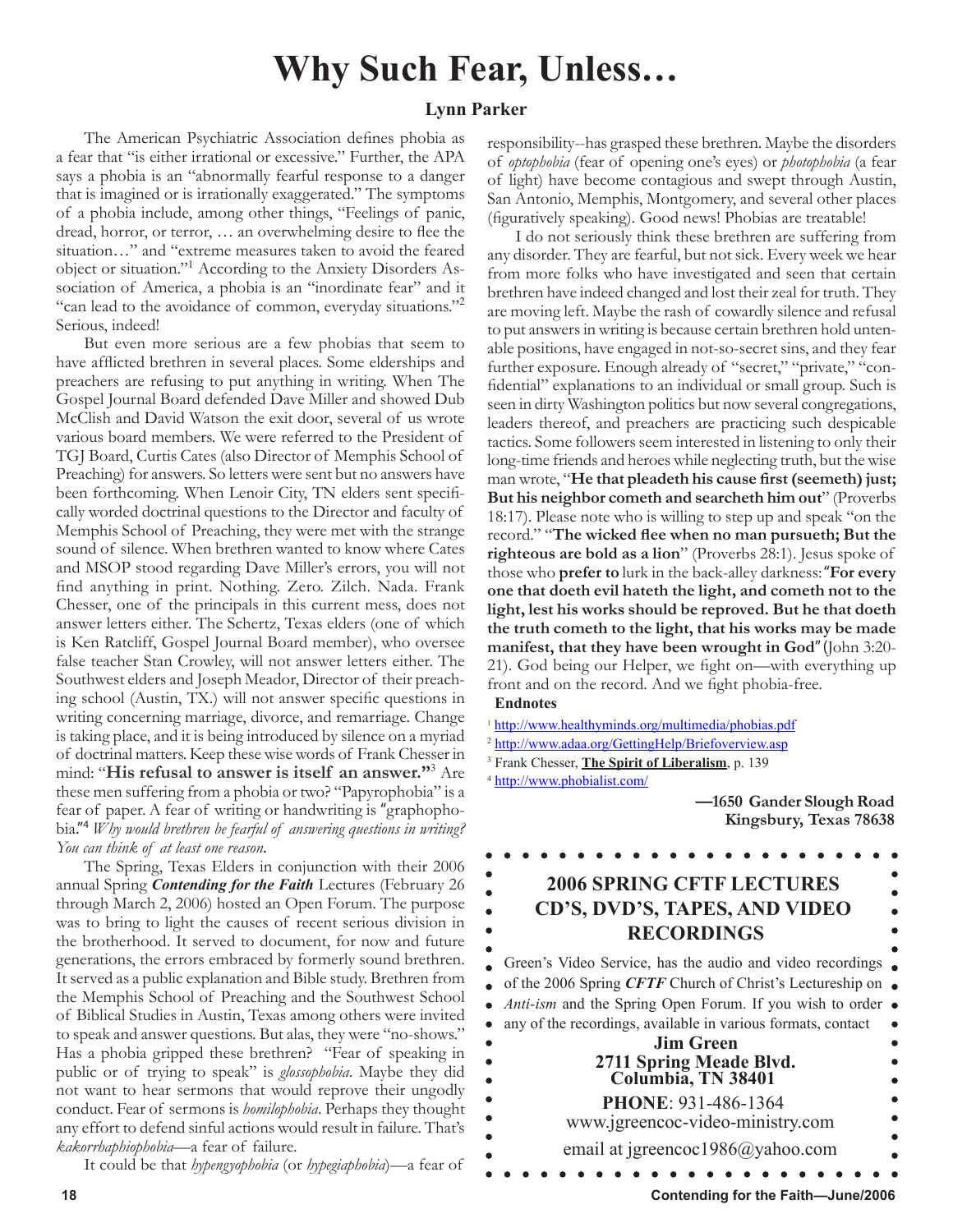### **SETTING THE RECORD STRAIGHT**

In the May, 2006 issue of *CFTF* we carried an e-mail exchange between brethren Dub McClish and Eddie Whitten regarding MDR. In his June 7, 2005, email to McClish, Whit- ten made some erroneous comments that need correcting. Said remarks are found in the second full column, first full paragraph, on page 13.

Whitten's erroneous remarks were made in response to McClish's statements found on p. 8, beginning with the second full paragraph in column 1. McClish's comments run through the remainder of the second column, ending with the conclusion of said paragraph that flows from p. 8 to column 1 of p. 9.

Evidently Whitten had forgotten that his "retirement letter" was written around October 2002 to several brethren besides me. In that letter he said that he would finish out any commitments he had through the end of 2002. But from 2003 onward he would limit most of his work to the Northeast congregation in Bedford, TX, where at the time he was a member. Of course, Whitten's letter posed a problem for us, because some months before receiving it, the Spring elders had given me permission to dedicate the 2003 Spring lecturehsip book to him. It is very important to understand that IN SAID "RETIRE-MENT LETTER" WHITTEN WROTE NOTHING ONE WAY OR ANOTHER ABOUT OUR MDR DIFFERENCES. **Thus, Whitten did not give as his reason for "retiring" the differences between us over MDR**. Therefore, when I phoned Whitten, I had to tell him about the book dedication to get him to attend our 2003 lectures, for we had always had Whitten as one of our speakers. In that phone conversation he never explicitly or implicitly indicated that he was "retiring" because of the differences we had over MDR. As McClish well pointed out to Whitten, how could he (Whitten) not have known our position on this MDR issue, for articles dealing with this MDR issue were printed in *CFTF* quite some time before the September 2002 *CFTF*. Moreover, as early as the fall of 1992 I had written a series of articles in the Southwest Church of Christ bulletin on the same MDR issue.

The only discussion we ever had about MDR was in Whit- ten's house during January, 2003. It was an amicable discussion. He never indicated to me at that time or by any means of com- munication what he wrote in said letter exchange with McClish. His comments about me being "cold" to him is a figment of his own imagination. Until Whitten wrote his "retirement letter" several of us stayed in contact almost daily with each other via<br>the internet. But after his "retirement letter" it was as if Whitten had fallen off the earth. I was particularly confused about his action, but I was by no means the only one with whom he ceased virtually all contact and, thus, they too wondered what was going on with Whitten.

Only after writing and printing "Where We Stand," in the April 2005 issue of *CFTF,* which article answered Jim Waldron's, et al. false position that he and Whitten believe, did I receive Whitten's letter informing me that he had withdrawn his fellowship from me. I really do not know what has invaded such fellows' minds causing them to think they can say as much as they please about a matter, but if those who disagree with them respond to their teaching, the respondents become some of the most wicked and vile people on earth—talk about arrogance and inconsistency gone to seed, there you have it.

We waited almost a year to publish said correspondence. However, it is very important to note that the letter exchange between Whitten and McClish, that Whitten started, was in the hands of none other than Joseph Meador when he and the rest of TGJ Board met on July 19, 20, 2005 to construct the situation that forced Dub McClish and David Watson to resign from TGJ. During the past year we have heard all sorts and sizes of whin- ning from different ones, especially Curtis Cates, about making public so-called confidential material. While neither McClish nor Whitten stamped CONFIDENTIAL on said exchange, is it not interesting that Meador had a copy of it, and it definnitely was not McClish who passed it on to Meador? Hmmmmm, why did Whitten put said correspondence into Meador's hands? And, another hmmmmmm, why did Meador bring said correspondence to that particular meeting of TGJ Board? Furthermore, in all of his whimpering and whinning over the misuse of socalled confidential material, why has Cates not exposed Meador for having and using said correspondence to his own ends?

### **—EDITOR**

### **FREE CD AVAILABLE RE. DAVE MILLER**

This CD contians credible evidence regarding Dave Miller's position on re-evaluation/reaffirmation of elders, MDR, etc., relating to the Brown Trail Church of Christ, Apologetics Press, Gospel Broadcasting Network, MSOP, and so on.

### **ORDER YOUR FREE CD TODAY FROM**

*Contending for the Faith* **P.O. Box 2357 Spring, TX 77383-2357** 

If you desire to have a part of distributing this important CD, make your financial gift out to: **Spring Church of Christ, P. O. Box 39, Spring, TX 77383**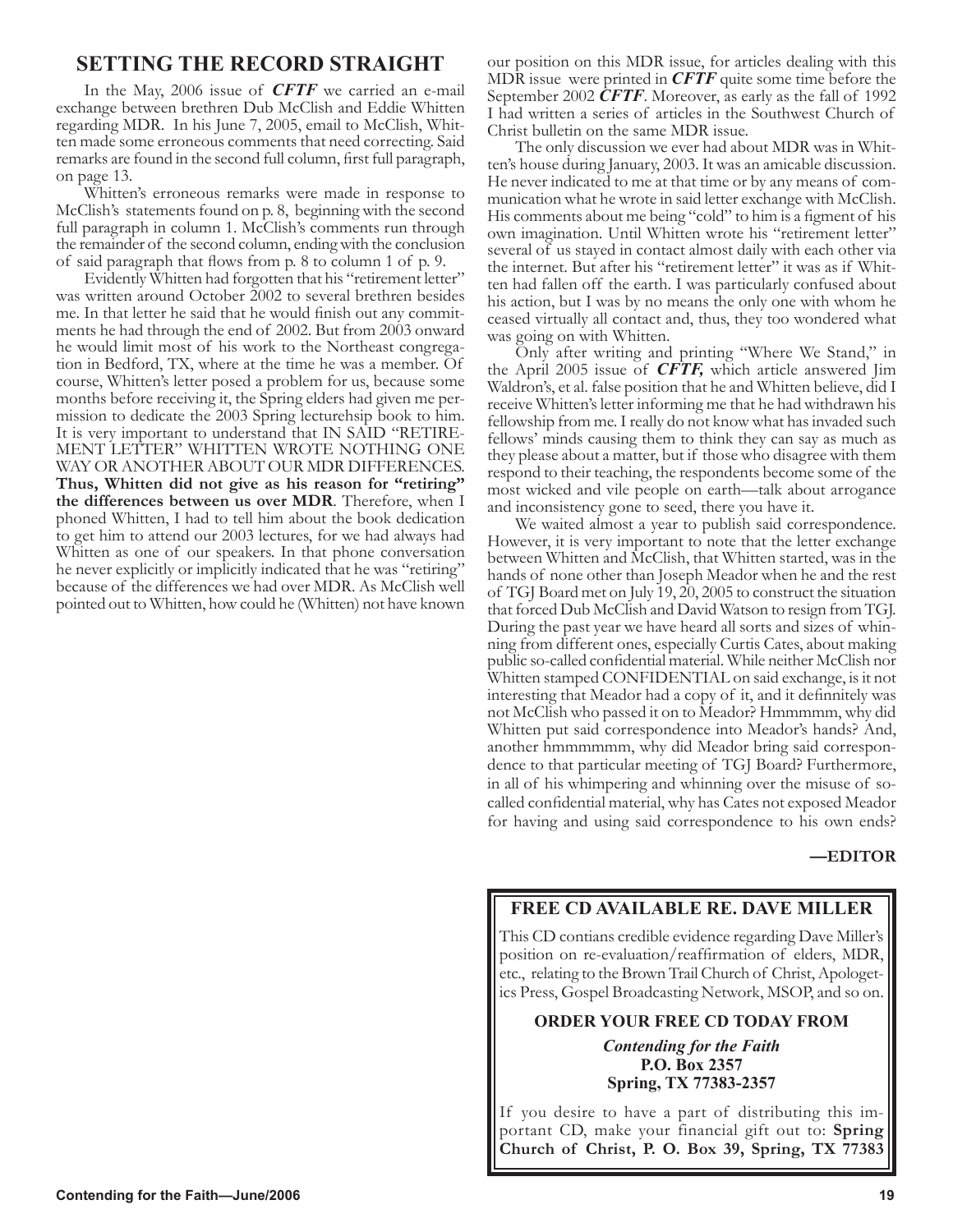# **PLAYING POLITICS WITH THE TRUTH (The "Fellowship Without Endorsement" Theory)**

### **Joseph Meador**

And Jesus said unto the Pharisees..

**Well did Isaiah prophesy of you hypocrites, as it is written, this people honoreth me with their lips, but their heart is far from me. But in vain do they worship me, teaching as their doctrines the precepts of men. Ye leave the commandment of God, and hold fast the tradition of men. And he said unto them, full well ye reject the commandment of**  God, that ye may keep your tradition. (Mark 7:6-9).

In late 1986 I received a letter from a preacher concerning fellowship between brethren. In his letter he penned the fol- lowing statement:

Even sound gospel preachers differ on many points some major, some minor. If the use of a speaker implies endorsement of every aspect of his belief, I seriously doubt that we could find any person we could conscientiously use. There would surely be some part of that person's position that most of us would have scruples about.

I would agree without argumentation IF the above quotation pertained solely to differences in matters of approved opinion (that is to say, those opinions which do not contradict the Christian faith). Yet, time and time again we are hearing this same cry from preachers in reference to variances, not in matters of approved opinion, but rather in matters of faith and practice, e.g., doctrine. As a result, the unscriptural notion is being promulgated by some that we can enjoy spiritual fellowship with an individual or congregation without practicing doctrinal endorsement.

It seems that every generation is plagued by some disturbances over a misunderstanding or a twisting of a particular doctrine which is set forth clearly in the Scriptures. Today, such a situation has arisen concerning the doctrine of fellowship, its scope and limitations, in that some, not content to let the Bible speak, have created the "Fellowship Without Endorsement" theory. This false doctrine is one of the cardinal tenets of the "Unity in Diversity" heresy as expounded by **W. Carl Ketcherside, Leroy Garrett,** *et. al. (circa* 1970 to the present). Therefore, this particular teaching is worthy of our careful and prayerful study in light of God's Word. (We might well note and consider the teaching of Christ in I John (especially 1:1-7), II John and III John before going further.)

### **FELLOWSHIP INVOLVES COMPANIONSHIP**

A sacred psalmist of Israel wrote, **"I am a companion of all them that fear thee, and of them that keep thy precepts."** (Psalm 119:63). In this one verse we have the two mandatory ingredients for divine fellowship: 1) oneness in a scriptural association, *i.e.,* the family of God (Acts 2:42, 47), and 2) faithfulness unto the law of God (II John 9-11). Upon an examination of I John 1:1-7 one learns that fellowship is vertical (faithful believers with God) as well as horizontal (faithful believers with each other) and that true fellowship between believers exists only when such believers are in fellowship first

**then is the natural result of spiritual fellowship with the Father. It is not a goal or prize to be sought in lieu of doctrinal righteousness. Yet, many today would seek and strive for "unity" at the expense of doctrinal fidelity. When such occurs, fellowship with God is broken automatically (by not walking in the light), and, as a result, true individual Christian fellowship ceases to exist. Hence, spiritual unity cannot be realized** (emphasis mine—EDITOR)**.**

In essence, fellowship between believers (resulting in unity) always is predicated upon first arriving at and maintaining fellowship with God by walking in the light of sound doctrine (II John 9). Unity that is achieved in any other way *(i.e.,* through the schemes of men) is not spiritual unity but rather carnal union, of the most sectarian stripe.

### **FELLOWSHIP INVOLVES COMMUNION**

Amos, a great prophet of Judah, asked. **"Can two walk together, except they be agreed?"** (Amos 3:3). Herein the idea is revealed that fellowship involved agreement, *i.e.,*  likemindedness in matters of doctrine. *(cf:,* I Corinthians 1:10.) Thus, we note that true fellowship involves spiritual communion (oneness) of the highest spiritual order among God's people, which, as we have noted earlier, is established by first "walking in the light" of God's Word.

The apostle Paul wrote to the church at Corinth. **"Be not unequally yoked together with unbelievers: for what fellowship hath righteousness with unrighteousness? and what communion hath light with darkness?"** (II Corinthians 6:14). The point is graphically illustrated and the question is answered by Paul: **"Come ye out from among them and be ye separate."**

Christian communion, or oneness, exists only when there is first communion or oneness with God. This harmony was certainly in the mind of Christ when he prayed. "**Neither pray I for these alone, but for them also which shall believe on me through their word; that they all may be one; as thou, Father, art in me, and I in thee, that they also may be one in us."** (John 17:20-21). True spiritual communion then is something that is very precious–however, it also is something which man easily cheapens and disfigures when, without authority, he offers it up for bid at so-called "Summits" or"Unity Meetings" and extends the "right hand of fellowship" to those who are not entitled.

### **FELLOWSHIP INVOLVES CONSISTENCY**

Perhaps the single source of confusion to many brethren regarding the Bible doctrine of fellowship is the matter of consistency. It is a Bible fact that fellowship involves a strict adherence to the divine guidelines set out by God. Therefore, fellowship demands consistency.

In attitude toward those in error, the Christian should retain a spiritual composure. He should never lower himself by engaging in a personal diatribe against any enemy of the truth, but rather he must concentrate upon the issues at hand. Yet,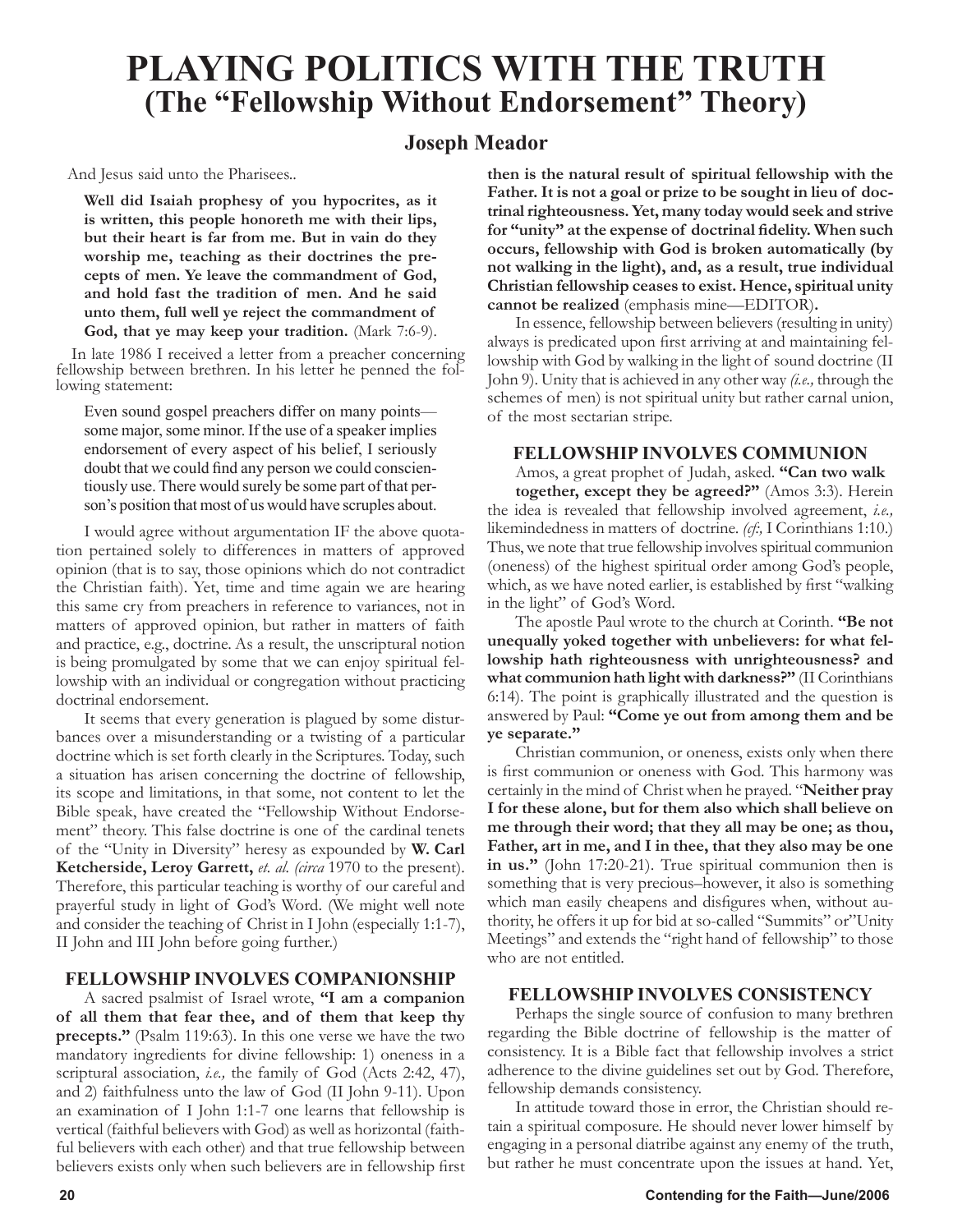in confronting those in error and in doing battle for the faith, some sincere brethren inevitably feel that such faithful gospel preachers are too harsh and unloving. As a result, the mandate for consistency in matters of faith rests upon an emotional fulcrum whereby man's sympathies outweigh God's Word as the standard of judgment regarding fellowship, and hence the scale often is tipped toward unholy union.

However, this was neither the understanding nor the practice of the apostle John, the one "**whom Jesus loved.**" This exiled preacher of the faith could not and would not extend Christian fellowship to anyone who did not "**walk in the light,**" nor could he fellowship those who had ceased "**walking in the light**" of God's Word.

The beloved apostle John could not, and therefore faithful Christians today may not, render fellowship to those who:

- 1) walk in darkness,
- 2) claim they have no sin,
- 3) refuse to keep the Lord's commands,
- 4) hate their brothers,
- *5)* love the world,
- 6) deny that Jesus is the Messiah,
- 7) live life-styles of sin,
- 8) do not have compassion on the deserving needy,
- 9) reject God's testimony about his Son,
- 10) go beyond the doctrine of Christ,
- 11) refuse to abide in the doctrine (teaching) of which Christ is the originator,
- 12) are dictators.,
- 13) exalt themselves and love to have the preeminence,
- 14) fail to receive apostolic instruction,
- I5) speak wicked words about God's servants,
- 16) oppose and criticize faithful servants of God, or
- 17) practice evil. *(Cf.,* I, II, and III John.)

### **WHAT JOHN DID NOT SAY**

In view of Diotrephes (III John 9), and using this erring brother as a test case, we may quickly realize that John, in regard to the doctrine of fellowship, did not say, as many are saving among us today, "*Well, after all, he is my brother and he deserves my fellowship,*" or "*He's my brother in error, and, after all, every brother is a brother in error*" (but there is a marked difference in a brother who refuses doctrinal correction and one who walks in the light *cf.* I John 1:5-10). or "Even if I cannot *fully* fellowship him (F), I still can extend *partial* fellowship to him *(f)* while refusing to endorse his erroneous doctrinal beliefs." or "*Although I do not agree with his doctrine. I will continue to fellowship him out of love, for God desires mercy and not sacrifice*," or "*Surely we can seek out a means by which there can be unity between us in spite of our doctrinal differences.*" or "*I cannot refuse to fellowship him due to the adverse reaction it might cause with other brethren*," or "*Although he is actively teaching and promoting false doctrine, I will spend a year or two studying with him before I mark him and cease fellowshipping him.*"

Let it be noted in all sincerity and in all seriousness and from a heart of deep concern, that anyone, whether preacher or elders, who has used any of these excuses in order to justify fellowship with one not entitled, is walking contrary to God's formula for unity. May God grant unto us the wisdom to realize the importance of being faithful unto Him and Him alone, rather than substituting our desire for His express commands. In so doing, some will avoid playing politics with the truth.

> **—8900 Manchaca Road Austin, Texas 78748**

*[Meador's aritcle originally appeared in the May, 1988 issue of CFTF, pp.1, 3. At the time it was printed he was preaching for the North Main Church of Christ, Madisonville, KY—EDITOR]*

### **EDITORIAL REMARKS PERTAINING TO MEADOR'S ARTICLE**

*[In introducing brother Meador's 1988 article, the late editor of CFTF pointed out that the previous article originally appeared in a series of articles in the North Main Church bulletin. Brother Rice thought so much of the message conveyed therein he sought and received permission from Meador to put the series into one article and print it in CFTF—this is the preceding article. However, today Meador has repudiated the position he held and stated so well in his 1988 CFTF article. Now he embraces and contends for the position advocated to him by the preacher in 1986, which position Meador quoted in the second paragraph, first column of his 1988 article. Meador now upholds the view advocated in said quote. Please read the quote again and remember that the rest of Meador's 1988 CFTF article was written to expose and refute the fallacy revealed in said quote.* 

*Meador fellowships the following errors and those who teach them:*  **1)** *Dave Miller and his false doctrines on the R/R of elders, MDR, and fellowshiping liberals (those who teach doctrines that loose men from what God in His Word has bound on them) without attempting to correct their errors;* **2)** *Stan Crowley and his false doctrine on MDR, and those who support Crowley;* **3***) the Gospel Broadcasting Network's use of, defense of, and fellowship with Dave Miller along with those who*  *support the same;* **4)** *the Highland church's unscriptural withdrawal of fellowship from the Northside church's elders, thus, he and all others who remain in fellowship with the Highland congregation are out of fellowship with the Northside elders and those who remain in fellowship with the Northside elders, and* **5)** *MSOP's efforts to defend their fellowship of along with other brethren's use of Dave Miller and Stan Crowley, et al.*  **6)** *Today Meador has no problem castigating, berating, and slanderously labeling those brethren who refuse to fellowship and promote any of the aforelisted false teachers, their brotherhood projects, and their supporters. As to people such as your editor, who continue to believe, preach, and defend the Biblical view he once held and advocated, Meador has made his attitude very clear* .

*Meador will go down in infamy for his statement about those who continue to stand where he once stood when he falsely labeled us as "...a few who are in a small, but no less toxic loyality circle...a small negative faction, who if they gain control, will only rupture fellowship in the church even more than they already have." However, the previous statement proves conclusively the radical change he and others who agree with him have made over the past several years.—EDITOR]*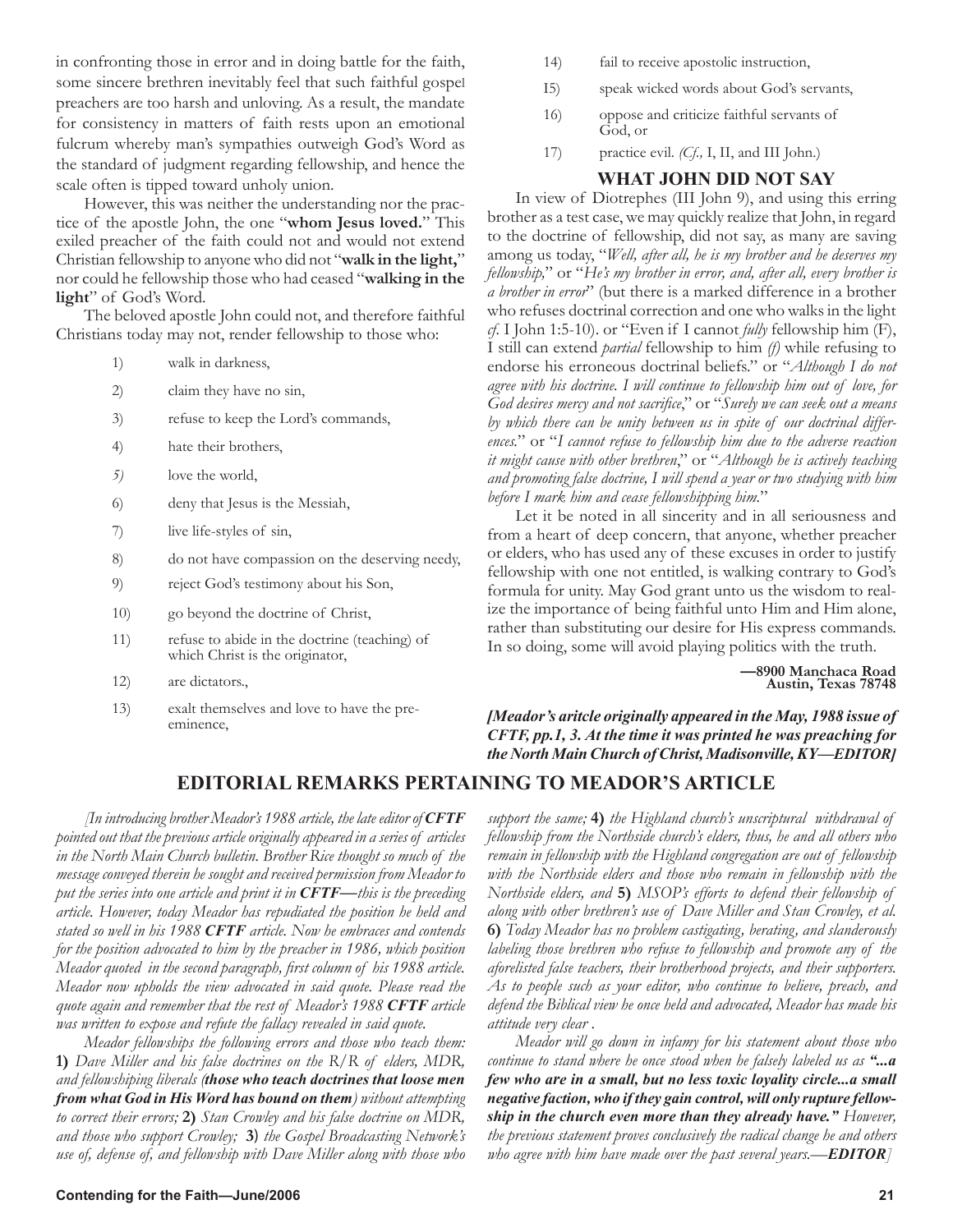# **CLEVELAND, OK AND CAL-HOUN, GA:WHAT DO THEY HAVE IN COMMON?**

### **David B. Watson**

At one time in the past the congregation in Calhoun, Georgia was sound. At one time in the past the congregation in Cleveland, Oklahoma was sound. The congregation in Calhoun, Georgia became so un-sound (liberal) that the faithful members had to leave and begin a new work (the Northside congregation in Calhoun, Georgia). The congregation in Cleveland, Oklahoma became so unsound (liberal) that the faithful members had to leave and begin a new work (the Westport Road congregation in Cleveland, Oklahoma). Brother Dave Miller was scheduled to speak at the apostate Calhoun, Georgia congregation. Brother Brant Stubblefield was scheduled to speak at the apostate Cleveland, Oklahoma congregation. Miller was warned about the apostate congregation in Calhoun, Georgia by faithful members of the Northside congregation in Calhoun, Georgia. Stubblefield was warned about the apostate congregation in Cleveland, Oklahoma by faithful members of the Westport Road congregation in Cleveland, Oklahoma. Miller went ahead and spoke at the apostate congregation in Calhoun, Georgia in spite of the warnings of faithful brethren. Stubblefield went ahead and spoke at the apostate congregation in Cleveland, Oklahoma in spite of the warnings of faithful brethren. History has repeated itself.

There is still more of a parallel to be made here. The reasons the Northside congregation began in Calhoun, Georgia, having separated from the apostate congregation in Calhoun, are numerous. Several doctrinal issues were involved including not supporting false teachers and false teachings. The reasons the Westport Road congregation began in Cleveland, Oklahoma, having separated from the apostate congregation in Cleveland, are numerous. Several doctrinal issues were involved including not supporting false teachers and false teachings at Oklahoma Christian University and the Memorial Road Church of Christ in Oklahoma City. In both places some in the apostate congregations would not endure sound preaching against false teachers and false teaching in the brotherhood (II Timothy 4:1-5). In both places some in the apostate congregations would not approve of marking them that cause divisions and offenses contrary to the doctrine of Christ (Romans 16:17; II John 9-11). Again, history has repeated itself.

There is still one more parallel to be made concerning this situation. Dave Miller is Editor of *Apologetics Press* material. Brant Stubblefield is Editor of *Reflections* material. David Brown is Editor of *Contending For The Faith* material. Stubblefield's Associate Editor, brother Rick Popejoy, will not have anything to do with Brown, Editor of *Contending For The Faith*, because he (Brown) opposes Editor Miller who spoke at the apostate congregation in Calhoun, Georgia. But Stubblefield's Associate Editor, Rick Popejoy, will have everything to do with his Editor, Stubblefield, who spoke at the apostate congregation in Cleveland, Oklahoma. "**The legs of the lame are not equal**" (Proverbs 26:7). Stubblefield has spoken on the Tennessee Bible College lectures with brethren Malcom Hill, Mac Deaver, Glenn Ramsey, Kerry Duke and Phil Sanders. *It is beginning to look like the Editor and Associate Editor of Reflections will go anywhere and speak alongside anyone (or sanction such) while not going to those programs and not speaking alongside those brethren who oppose going anywhere and everywhere and speaking alongside apostates.* 

After Miller spoke at the apostate congregation in Calhoun, Georgia he was contacted by the faithful brethren from the Northside congregation wanting to know why he went ahead and spoke at the apostate congregation in spite of their warnings. After Stubblefield spoke at the apostate congregation in Cleveland, Oklahoma he was contacted by the faithful brethren from the Westport Road congregation wanting to know why he went ahead and spoke at the apostate congregation in spite of their warnings. Brother Ryan Kepke, faithful preacher for the Westport Road congregation wrote Stubblefield saying, in part: "*You are either one ignorant brother of brotherhood issues or you have a Bible that no longer has II John 9-11 in it."* I checked his Bible and found that II John 9-11 is still there.

**Whosoever transgresseth, and abideth not in the doctrine of Christ, hath not God. He that abideth in the doctrine of Christ, he hath both the Father and the Son. If there come any unto you, and bring not this doctrine, receive him not into [your] house, neither bid him God speed: for he that biddeth him God speed is partaker of his evil deeds (II John 9-11).**

> **—P. O. Box 690 Sapulpa, Oklahoma 74067**

ড়৽৻ড়৽৻ড়৽৻ড়৽৻ড়৽৻ড়৽৻ড়৽৻ড়৽৻

### **"TEXAS PROVERB**"

### T. R. Burnett

There is more joy in a printing-office over one sinner who pays in advance, and abuses the editor on every occasion, than over ninety and nine church members who take the paper and sing its praises and puff the editor, but never contribute one cent to keep him out of the poor-house.

[T. R. Burnett, "Burnett's Budget," *Gospel Advocate*, Vol. 37, Nol. 9 (February 28, 1895), p. 131. As quoted by Earl West, *Search For the Ancient Order* (Indianapolis, IN: Religious Book Service, 1950), p. 340.]

# **SOME SAGE AND MUCH NEEDED WISDOM FOR TODAY**

*...do not just shrug your shoulders and say, "O, well, if we leave the situation alone and do not stir it up, it will come out all right..."Brethren error doesn't just die out—it must be fought and whipped out! And don't you ever forget it. Error of either extreme* —liberalism or anti-ism—must be met with the sword of the Spirit, the Word of *God, Ephesians 6:17...You must not allow men to elevate their opinions to the level of law and bind them on you.* [Thomas B. Warren, *Lectures on Church Cooperation and Orphan's Homes* (Jonesborro, AR: National Christian Press, 1963), p. 3]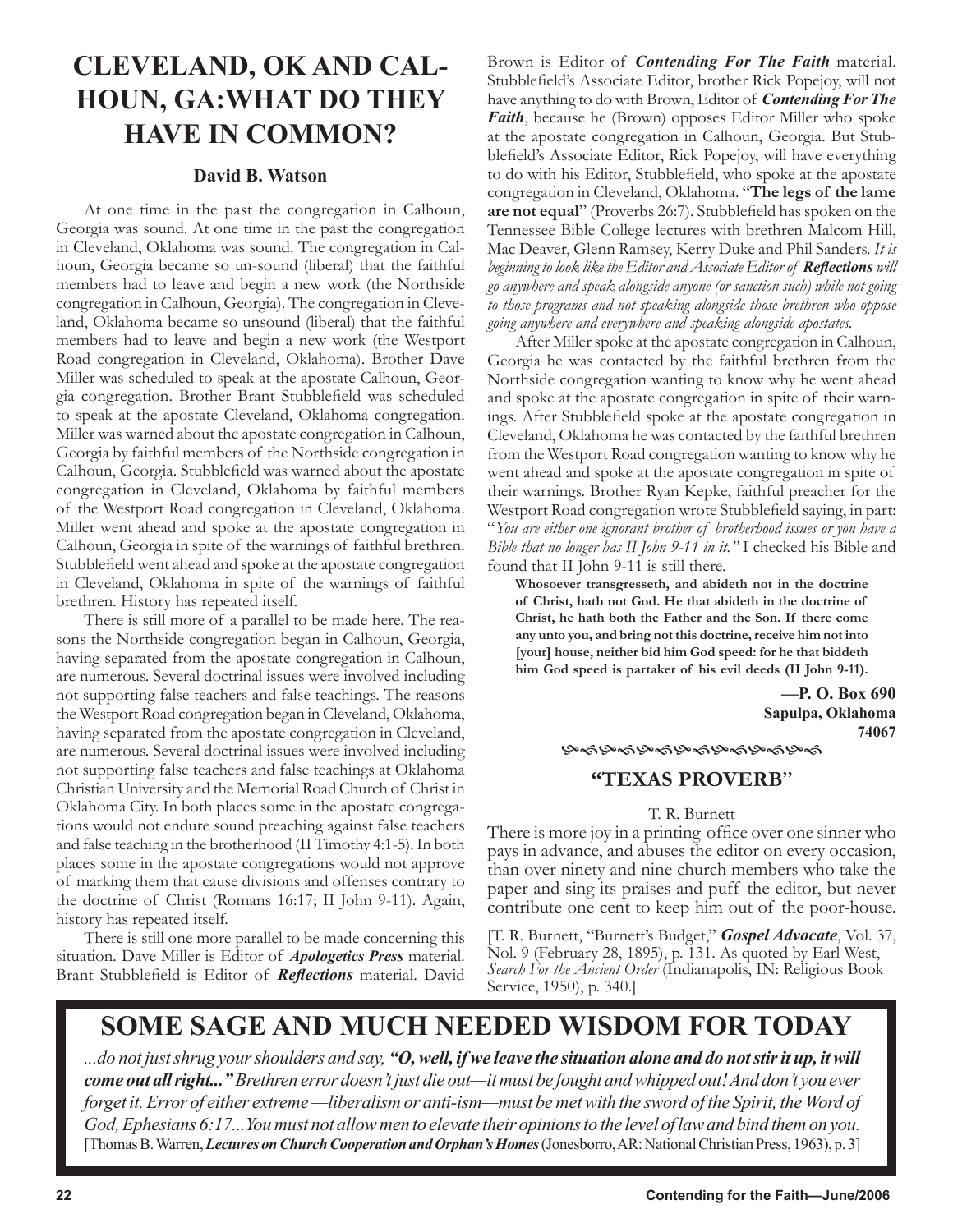# **Directory of Churches...**

### **-Alabama-**

**Holly Pond**-Church of Christ, Hwy 278 W., P.O. Box 131, Holly Pond, AL 35083, Sun. 10:00 a.m., 11:00 a.m., 6:30 p.m., Wed. 7:00 p.m., (256) 796-6802, (205) 429-2026.

**Somerville**-Union Church of Christ, located on Hwy 36, one mile east of Hwy 67, Somerville, Alabama, Sun. 9:30 a.m., 10:30 a.m., 6:00 p.m., Wed. 7:00 p.m., Tom Larkin, evangelist, (256) 778-8955, (256) 778-8961.

**Tuscaloosa**-East Pointe Church of Christ one block from Exit 76, off I-20, I-59, Sun. 9 a.m., 10 a.m., 6 p.m., Wed., 7 p.m. Abiding in God's Word—The Old Paths. U of A student, visitor, or resident? Welcome! (205)556-3062.

### **-England-**

**Cambridgeshire**-Ramsey Church of Christ, meeting at the Rainbow Centre, Ramsey, Huntingdon. Sun. 10, 11 a.m.; Wed. (Phone for venue and time); www.Ramsey-church-of-christ.org. Contact Keith Sisman, 001.44.1487.710552; fax:1487.813264 or Keith Sisman.net. Research Website of 1,000 years of the British Church of Christ; www.Traces-ofthe-kingdom.org and www.Myth-and-Mystery.org.

### **-Florida-**

**Ocoee-**Ocoee Church of Christ, 2 East Magnolia Street, Ocoee, FL 34761. Sun. 9:30 a.m., 10:30 a.m., 6:00 p.m. Wed. 7:00 p.m. David Hartbarger, Evangelist, (407) 656-2516, ocoeechurchofchrist@yahoo.com, www. ocoeecoc.org.

**Pensacola**-Bellview Church of Christ, 4850 Saufley Field Road, Pensacola, FL 32526, Sun. 9:00 a.m., 10:00 a.m., 6:00 p.m., Wed. 7:00 p.m. Michael Hatcher, evangelist, (850) 455-7595.

### **-Georgia-**

**Cartersville**- Church of Christ, 1319 Joe Frank Harris Pkwy NW 30120- 4222. 770-382-6775, www.cartersvillechurchofchrist.org. Sun. 10, 11a.m., 6:30 p.m. Wed. 7:30 p.m. Bobby D. Gayton, evangelist- email: bdgayton@juno.com.

### **-Indiana-**

**Evansville**-West Side Church of Christ, 3232 Edgewood Dr., Evansville, IN 47712, Sun. 9:00 a.m., 10:00 a.m., 6:00 p.m., Wed. 6:30 p.m., Larry Albritton, evangelist.

### **-Louisiana-**

**Chalmette**-Church of Christ, 200 Delaronde St., Chalmette, LA 70044. Mark Lance, evangelist, (504) 279-9438.

### **-Massachusetts-**

**Chicopee**-Armory Drive Church of Christ, 26 Armory Drive; Chicopee, MA 01020, in-home, (413) 592-4834, Ken Dion, evangelist.

### **-North Carolina-**

**Rocky Mount**-Scheffield Drive Church of Christ, 3309 Scheffield Dr., Rocky Mount, NC 27802 (252) 937-7997.

### **-Oklahoma-**

**Porum**-Church of Christ, 8 miles South of I-40 at Hwy 2, Warner exit. Sun. 10 a.m., 11 a.m., 6 p.m., Wed. 7 p.m. Allen Lawson, evangelist, email: lawson@starnetok.net.

### **- Tennessee-**

**Lenoir City**-Lenoir City Church of Christ, 1280 Simpson Road West, P.O. Box 292 Lenoir City, TN 37771 . Sun. 9:30, 10:30AM, 6:00PM, Wed. 7:00PM., Kent Bailey, Evangelist Tel: 865-986-3223 or 865-986-5698).

**Murfreesboro**-Church of Christ, 837 Esther Lane, Murfreesboro, TN, Sun.

Bible class 9:00 a.m., Worship 10:00 a.m., Fellowhip meal 11:00 a.m., Devotional 12:00 p.m.; Wed. Bible Study 7:00 p.m. For directions and other information please visit our website at www.murfreesborochurchofchrist. org. evangelist, Steve Yeatts.

### **-Texas-**

**Denton area**—Northpoint Church of Christ, 5101 E. University Dr. (Greenbelt Business Park). Mailing address: Northpoint Church of Christ, Greenbelt Business Park, 5101 E. University Dr., Box 12, Denton, TX 76208. E-mail: northpointcoc@hotmail.com. Sunday: 9:30, 10:30, 6:00; Wednesday 7:00. Contact: Dub McClish: 940.323.9797; tgj@charter. net.

**Houston area**-Spring Church of Christ, 1327 Spring Cypress, P.O. Box 39, Spring, TX 77383, (281) 353-2707. Sun. 9:30 a.m., 10:30 a.m., 6:00 p.m., Wed. 7:30 p.m., David P. Brown, evangelist. Home of the Spring Contending for the Faith Lectures beginning the last Sunday in February. www.churchesofchrist.com.

**Hubbard**-105 NE 6th St., Hubbard, TX 76648, Sun. 9:30 a.m., 10:30 a.m., 6:00 p.m., Wed. 7:00 p.m. Delbert J. Goines, evangelist; digoines@writeme.com.

**Huntsville**-1380 Fish Hatchery Rd. Huntsville, TX 77320. Sun. 9, 10 a.m., 6 p.m., Wed. 7 p.m. (936) 438-8202.

**Hurst (Fort Worth area)**-Northeast Church of Christ, 1313 Karla Dr., P.O. Box 85, Hurst, TX 76053. Sun. 9 a.m., 10 a.m., 6 p.m., Wed. 7:30 p.m. (817) 282-3239, Toney Smith and Dan Flournoy, evangelists.

**New Braunfels**-1130 Hwy. 306, 1.5 miles west of I-35. Sun: 9:30 a.m., 10:30 a.m., 6:00 p.m. Wed. 7 p.m. Lynn Parker, evangelist. (830) 625-9367. www.nbchurchofchrist.com.

**Richwood**-1600 Brazosport, Richwood, TX. Sun. 9:30; 10:30 a.m., 6 p.m., Wed. 7 p.m. (979) 265-4256.

### **-Wyoming-**

**Cheyenne**-High Plains Church of Christ, 421 E. 8th St., Cheyenne, WY 82007, tel. (307) 638-7466, Sunday: 9:30 a.m., 10:30 a.m., 5:00 p.m., Wed. 7:00 p.m., Tel. (307) 635-2482. evangelist: Tim Cozad.

HELP US GROW! Sign-up at least five new subscribers to CFTF in 2006 Send subscriptions to: P.O. 2357 Spring, Texas 77383